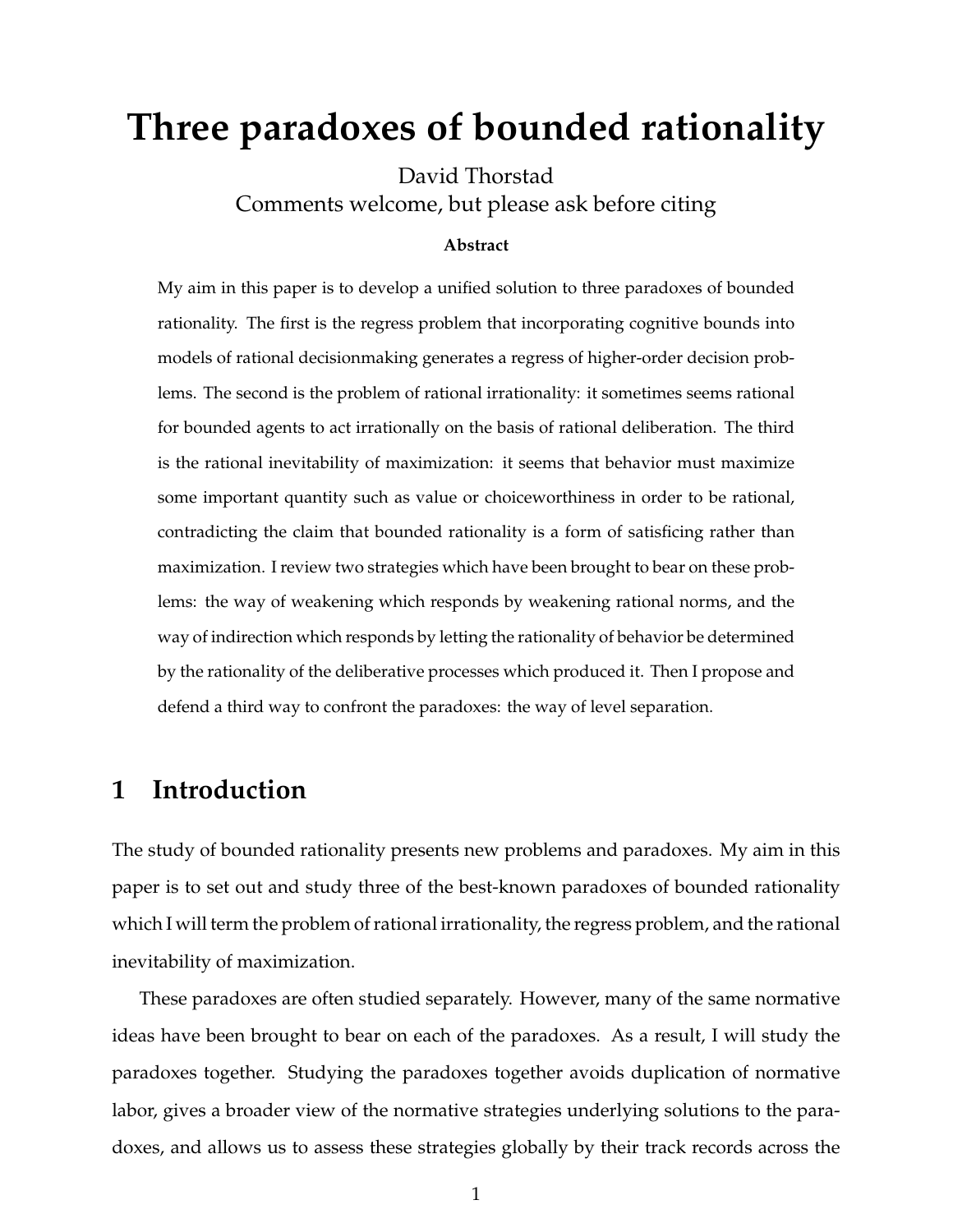board. This discussion will point the way towards a new strategy which can be used to shed light on all three paradoxes.

Here is the plan. Section 2 presents three paradoxes of bounded rationality.<sup>1</sup> Sections 3-4 review two normative strategies that have been used to resolve the paradoxes. Section 5 proposes a new strategy, and Section 6 shows how this strategy can be used to confront the paradoxes.

## **2 Three paradoxes of bounded rationality**

#### **2.1 The problem of rational irrationality**

It is widely agreed that bounded agents should sometimes decide how to act using a toolbox of decisionmaking heuristics (Gigerenzer and Selten 2001; Gigerenzer and Gaissmaier 2011). Heuristics typically use only some of the information available to agents or make only some of the inferences warranted by that information.

There are three reasons why rational decisionmaking is often heuristic. First, in many cases there is an accuracy-effort tradeoff between the quality of decisions and the cost of producing them (Johnson and Payne 1985). Heuristics often strike the best balance between decision quality and decision cost. Second, we sometimes lack the cognitive ability to carry out complex nonheuristic inferences, for example by fully calculating expected utilities or deducing complex theorems (Chickering 1996; Dagum and Luby 1993). We cannot be rationally required to use decisionmaking strategies that are beyond our abilities. Third, we face less-is-more effects: in some contexts heuristics reliably perform more complex decisionmaking procedures because heuristics are less prone to overfitting (Geman et al. 1992; Gigerenzer and Brighton 2009).

To illustrate the structure of heuristic decisionmaking, consider decisionmaking by

<sup>&</sup>lt;sup>1</sup>Like many bounded rationality phenomena, these paradoxes arise both in the practical domain of rational decisionmaking and in the theoretical domain of rational belief formation. For brevity, I present each paradox in the special case of rational decisionmaking. When possible, I give examples designed to illustrate how the same paradoxes arise in rational belief formation.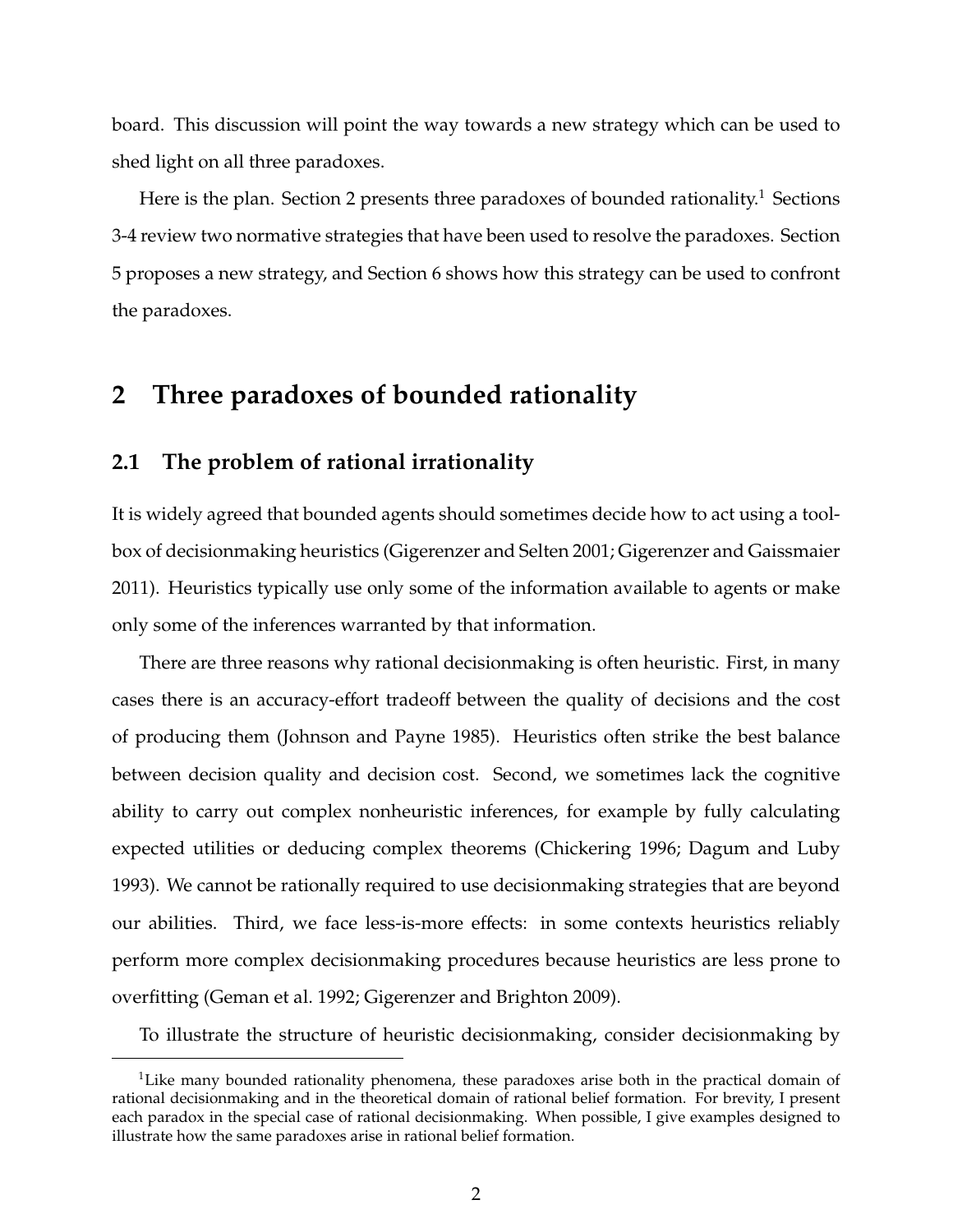satisficing (Selten 1998; Simon 1955). Imagine that you are selecting a hotel room for a conference. A satisficer first selects an aspiration level in one or more goods to guide her search. For example, the hotel room should cost less than \$150, be within five miles of the conference, have at least three stars and offer continental breakfast. The satisficer then searches for options, in this case hotel rooms, one at a time until she finds an option which meets all of her aspirations. She then takes that option, in this case by booking the hotel room.

In many contexts satisficing is a rational decisionmaking heuristic, returning effective decisions at reasonable cost. The problem is that satisficing sometimes produces actions which look irrational. To see the problem, note three facts about satisficing. First, satisficing displays only a threshold sensitivity to quantity. Although hotel rooms are penalized for costing more than \$150, satisficing does not discriminate between hotel rooms which cost \$149, \$100, or \$1. Second, satisficing is insensitive to goods which are not reflected in the agent's aspirations. Our satisficer's decision is unaffected by the presence or absence of a hotel rewards program. Third, satisficing is noncompensatory: shortfalls along one dimension cannot be compensated by excesses along another. Our satisficer will not book a hotel without continental breakfast, even if the cost savings would be enough to buy the best breakfast in town.

Such is the price of cognitive efficiency. These vulnerabilities do not mean that satisficing is irrational. But they do mean that satisficing will sometimes produce actions which look irrational, even when by all appearance satisficing was a rational decisionmaking strategy and was applied in a rational manner. Because satisficing is noncompensatory, ignores relevant goods, and displays only a threshold sensitivity to quantity, satisficing can produce choices which are both counterpreferential and go against the balance of an agent's normative reasons. For example, our satisficer may pass up an excellent hotel room which costs \$100, exceeds most of her aspirations and comes with a top-notch rewards program, but is six miles away, only to end up booking a barely-satisfactory hotel room at the top of her price range. This choice is likely counterpreferential: if we showed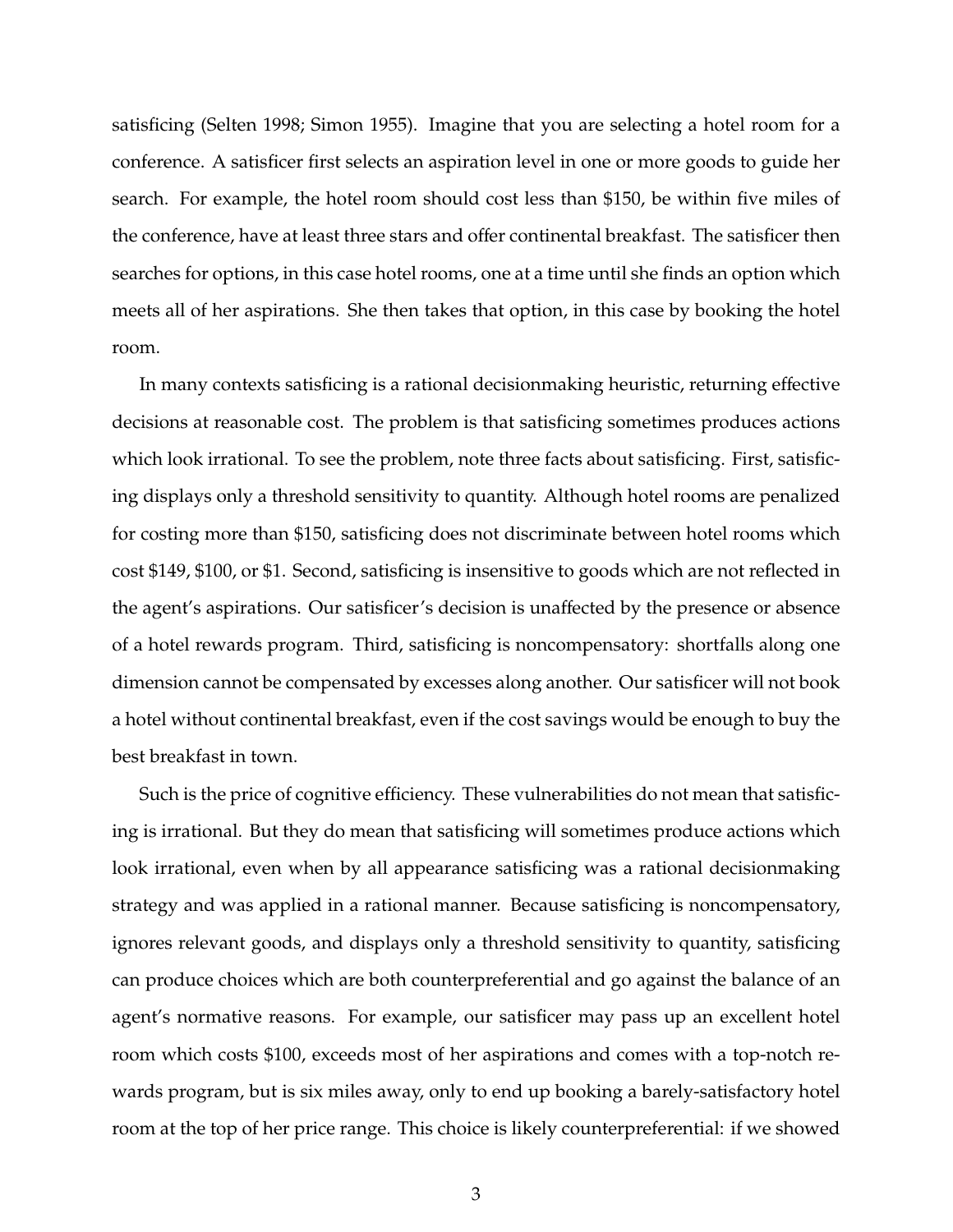both hotel rooms to the satisficer at the same time, she would make the opposite choice. And on most ways of filling out the story, the satisficer has passed up the room she has most reason to book in favor of a room she has less reason to book.

This example raises the *problem of rational irrationality*. On the basis of apparently rational decisionmaking procedures, agents can take actions which look irrational. Instances of the problem of rational irrationality abound. It has been argued that the poor are led to dramatically undersave and overborrow based on rational patterns of allocating scarce cognitive resources such as attention and computational bandwidth (Mani et al. 2013; Shah et al. 2012). And it is well known that even our most cherished heuristics can lead agents to take dominated actions (Birnbaum 2008), or ignore features of options such as their scope (Desvousges et al. 1992) and duration (Fredrickson and Kahneman 1993) which matter a great deal. In face of these problems, judgment and decisionmaking researchers have generally retained their insistence that decisionmaking heuristics can be rational ways for bounded agents to make up their minds.<sup>2</sup> But how can heuristics be rational if they lead to irrational actions?

Some theorists bite the bullet and insist that the problem of rational irrationality is no problem at all. Frank Knight held that:

It is evident that the rational thing to do is to be irrational, where deliberation and estimation cost more than they are worth. (Knight 1921, p. 67).

On Knight's view, if acting rationally is more trouble than it is worth, than rationality requires us to act irrationally. This view carries an uncomfortable ring of paradox that most philosophers will want to avoid.

As a consequence, a good solution to the problem of rational irrationality should do three things. First, it should dispel the paradox by explaining why it cannot be rational to act irrationally, even as a result of rational decisionmaking. Second, it should explain why

<sup>2</sup>See for example Gilovich and Griffin (2002, p. 3) and Tversky and Kahneman (1974, p. 1130) in the heuristics and biases tradition; Lieder and Griffiths (forthcoming) in the Bayesian tradition; and Gigerenzer and Selten (2001) in the adaptive toolbox tradition.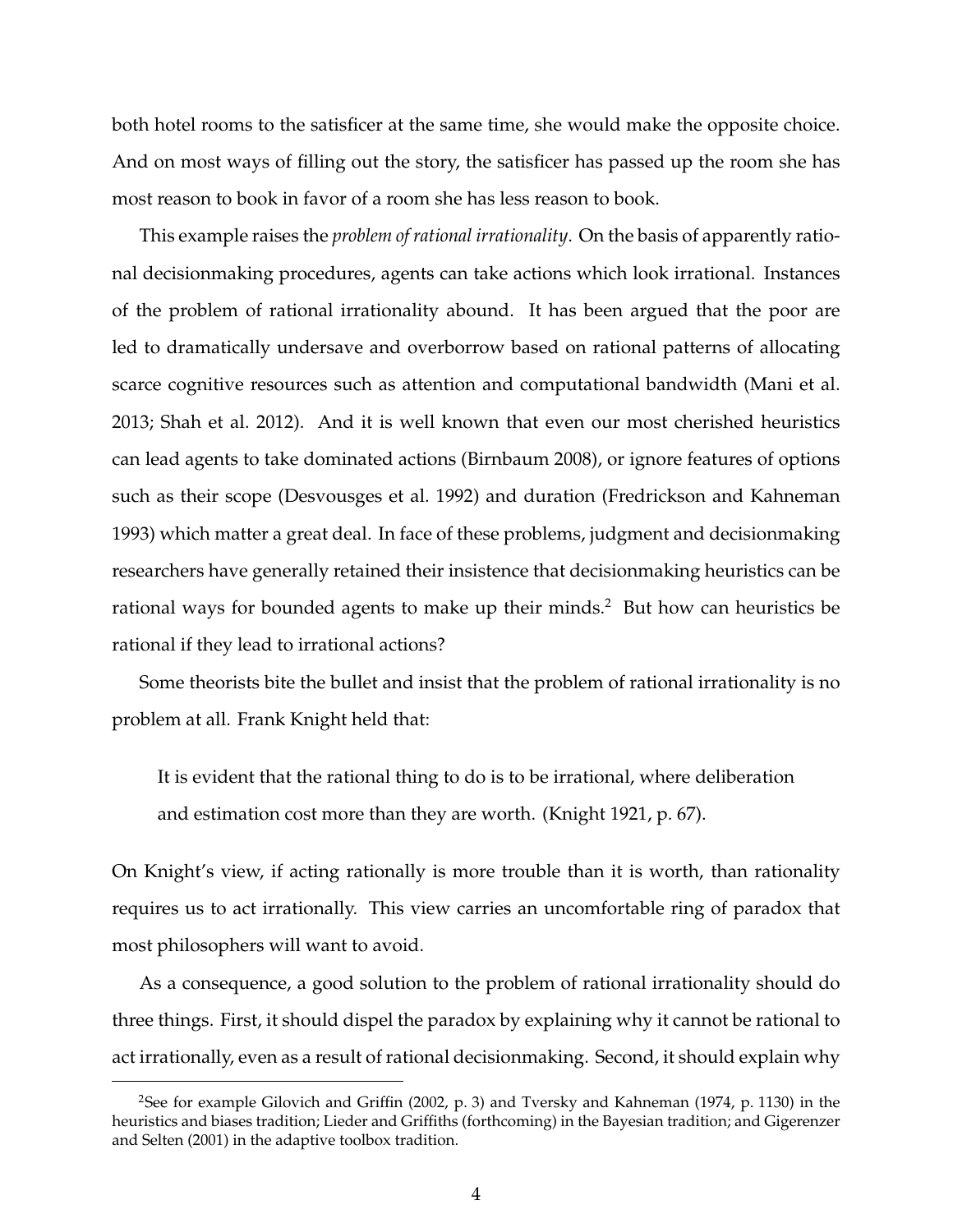we are nonetheless tempted to classify these cases as instances of rational irrationality. And third, it should help us to see how the many near-cousins of Knight's position in the contemporary empirical literature may be in an important sense correct.

#### **2.2 The regress problem**

Suppose you are deciding how much money to save for retirement this year. We might model the base-level decision problem that you face by letting the options available to you be numbers of dollars saved and building a probabilistic model of the effects of each savings strategy. Call this problem  $\mathcal{D}_0$ .

Bounded rationality theorists protest that  $\mathcal{D}_0$  is an incomplete description of the decision problem that you face. Investment decisions are the outcome of costly and abilityconstrained processes of deliberation. Instead of immediately making an investment, you may first choose to deliberate about your investment strategy using one of these processes. So we should enrich our decision problem by incorporating new options representing decision procedures over monetary investments. Call this enriched problem  $\mathcal{D}_1$ .

But decision procedures are not produced in a vacuum any more than the decisions that result from them. Instead of deliberating straightaway, you may engage in metacognitive strategy selection (Lieder and Griffiths 2017; Marewski and Schooler 2011) aimed at picking a good decision procedure over investment strategies. So we need to enrich the decision problem to a new problem  $\mathcal{D}_2$ , with an enlarged option space that includes metacognitive processes of strategy selection.

And now we seem to have talked ourselves into a muddle. Metacognitive strategies can also be chosen as a result of higher-order deliberation, so it looks as though we will have to enrich the decision problem to a new problem  $\mathcal{D}_3$  with an option space incorporating these meta-metacognitive procedures. Proceeding in this way, we can generate an ascending hierarchy of decision problems which look to improve on their predecessors in exactly the same way at  $\mathcal{D}_1$  improved on  $\mathcal{D}_0$ .

5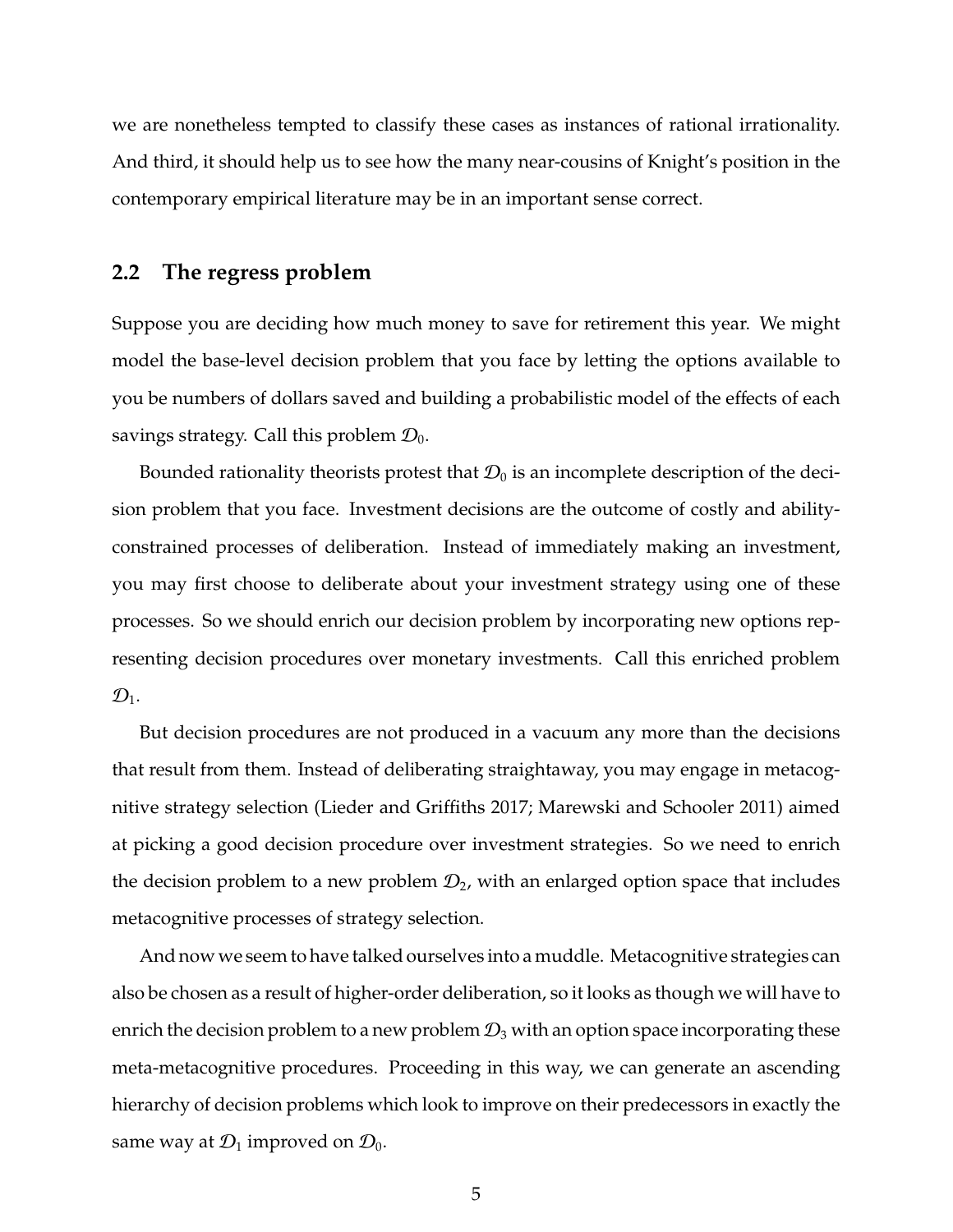This line of reasoning has been taken to generate a family of *regress problems* for theorizing about bounded rationality.<sup>3</sup> To begin, it may be unclear if there is any complete description of the decision problem that bounded agents face. Many authors have resisted this way of taking the problem by holding that decision problems facing bounded agents can be described as a limit, for example the limit  $\mathcal{D}_{\omega}$  of all the finite-level decision problems posed above, or even perhaps the limit  $\mathcal{D}_{\alpha}$  of decision problems below some larger transfinite ordinal  $\alpha$  (Lipman 1991; Mongin and Walliser 1988; Vassilakis 1992). But this raises a new threat: it may turn out that there is nothing which it is rational for bounded agents to do unless we can prove the existence of a solution to these limit problems which satisfies even minimal rationality constraints connecting the rationality of deliberation procedures to the rationality of their results.<sup>4</sup>

Another difficulty is that as we enrich our decision problems they come to look less and less like problems that bounded agents face. If we know anything about bounded rationality, it is that boundedly rational agents typically do not operate with rich problem descriptions full of higher-order facts about deliberative and metacognitive processes. This is because the cognitive cost of solving each problem  $\mathcal{D}_i$  is a rapidly increasing function of *i*, and the cognitive benefits of increased complexity soon diminish. As we iterate problem-hierarchies into the transfinite, it becomes increasingly less plausible that the decision problems described have anything much to do with the problems that bounded agents face.

The upshot of this discussion is that a solution to the regress problem should say three things. First, it should say precisely which decision problem bounded agents face. Is it  $\mathcal{D}_0$ ,  $\mathcal{D}_1$ ,  $\mathcal{D}_{\omega}$ , or something else? Second, it should show that, at least in typical cases, there exists a rational action which can be taken in such decision problems. And third, a solution should show how the type of decision problem described can plausibly be said

<sup>3</sup>For discussion of what the regress problem could be, see Lin (2014) and Smith (1991).

<sup>4</sup>For example, Mongin (2000) finds that a solution exists only if the agent's deliberation procedure is a constant function, returning the same base-level action in each world state. Constant deliberation procedures are typically irrational because they are insensitive to evidence.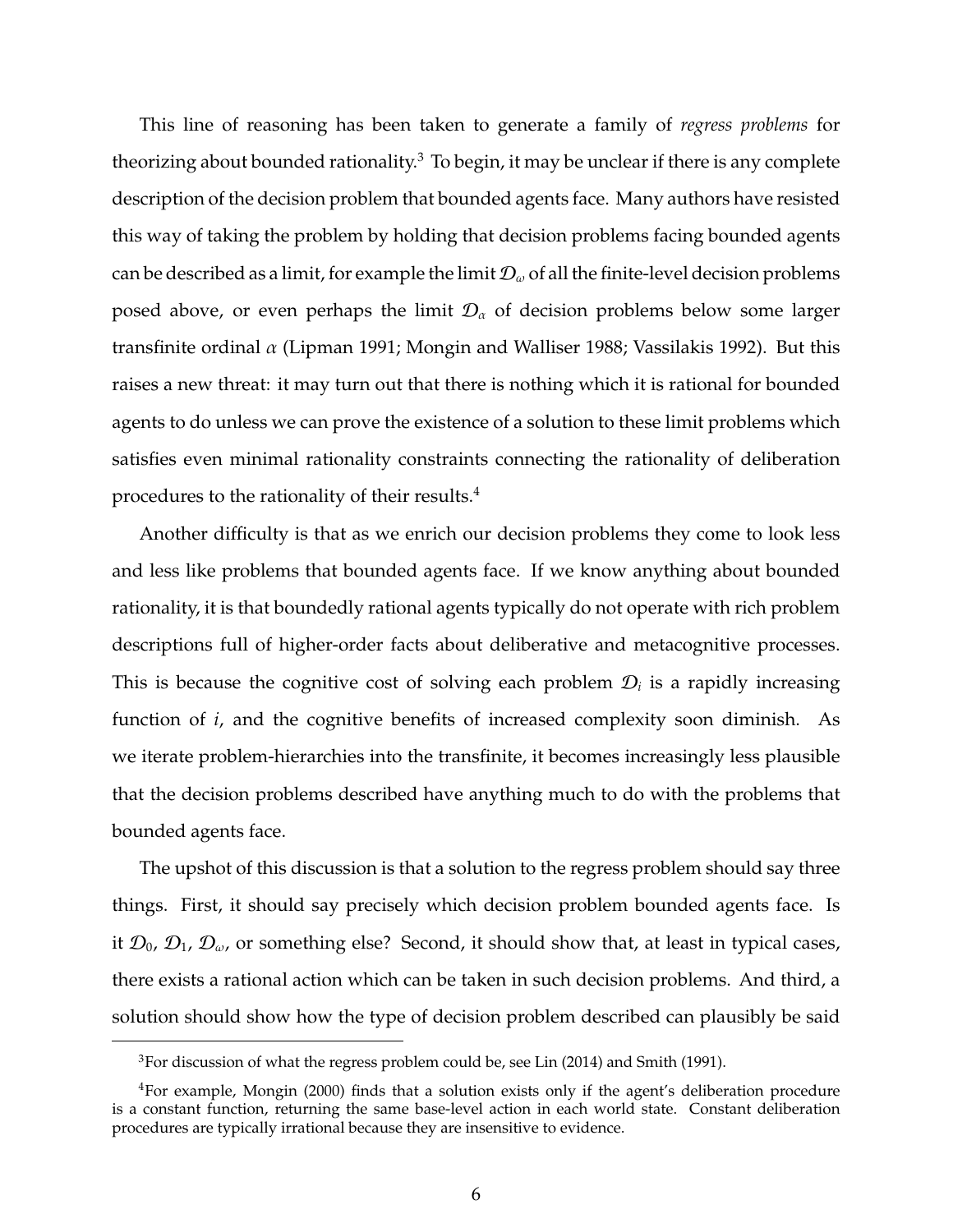to be a problem that bounded agents confront.

#### **2.3 The rational inevitability of maximization**

It is often said that bounded agents satisfice rather than maximize. Many authors hold that it would be a significant conceptual and normative mistake to say that bounded rationality is a type of maximization or optimization (Elster 1983; Klein 2001). The trouble begins when we try to say how this can be true in an interesting way.

There are, of course, some uncontroversial senses in which failures to maximize can be rational. Consumer psychologists sometimes say that agents satisfice rather than maximize when agents are disposed to choose options that are reasonably high-quality, even if there is good reason to suspect that a better option exists. There is some evidence for the rationality of satisficing in this sense: those who are content with good enough are more satisfied, less anxious and regretful, and less likely to delay or avoid decisionmaking (Iyengar and Lepper 2000; Schwartz et al. 2002).<sup>5</sup> But for precisely this reason, consumer psychology does not give us a deep sense in which satisficing is a rational alternative to maximization. So understood, satisficing is rational because it maximizes satisfaction and minimizes anxiety, regret and decision avoidance. A similar case could be made for the rationality of satisficing in its traditional, heuristic sense introduced in Section 2.1.

The example of consumer psychology illustrates the seeming *rational inevitability of maximization*. This is the claim that rational behavior must maximize an important quantity such as happiness, value, choiceworthiness, or fulfillment of duty. Otherwise, the behavior would not be rational. If the rational inevitability of maximization is correct, then it is hard to see what sense there could be to the claim that bounded rationality is not a type of maximization. If bounded rationality did not involve maximizing what matters, then it would not be a type of rationality at all.

The rational inevitability of maximization may seem to be a narrow consequentialist principle. But in fact it is quite a bit broader than that. Many nonconsequentialists accept

<sup>5</sup>This is controversial. See Scheibehenne et al. (2010).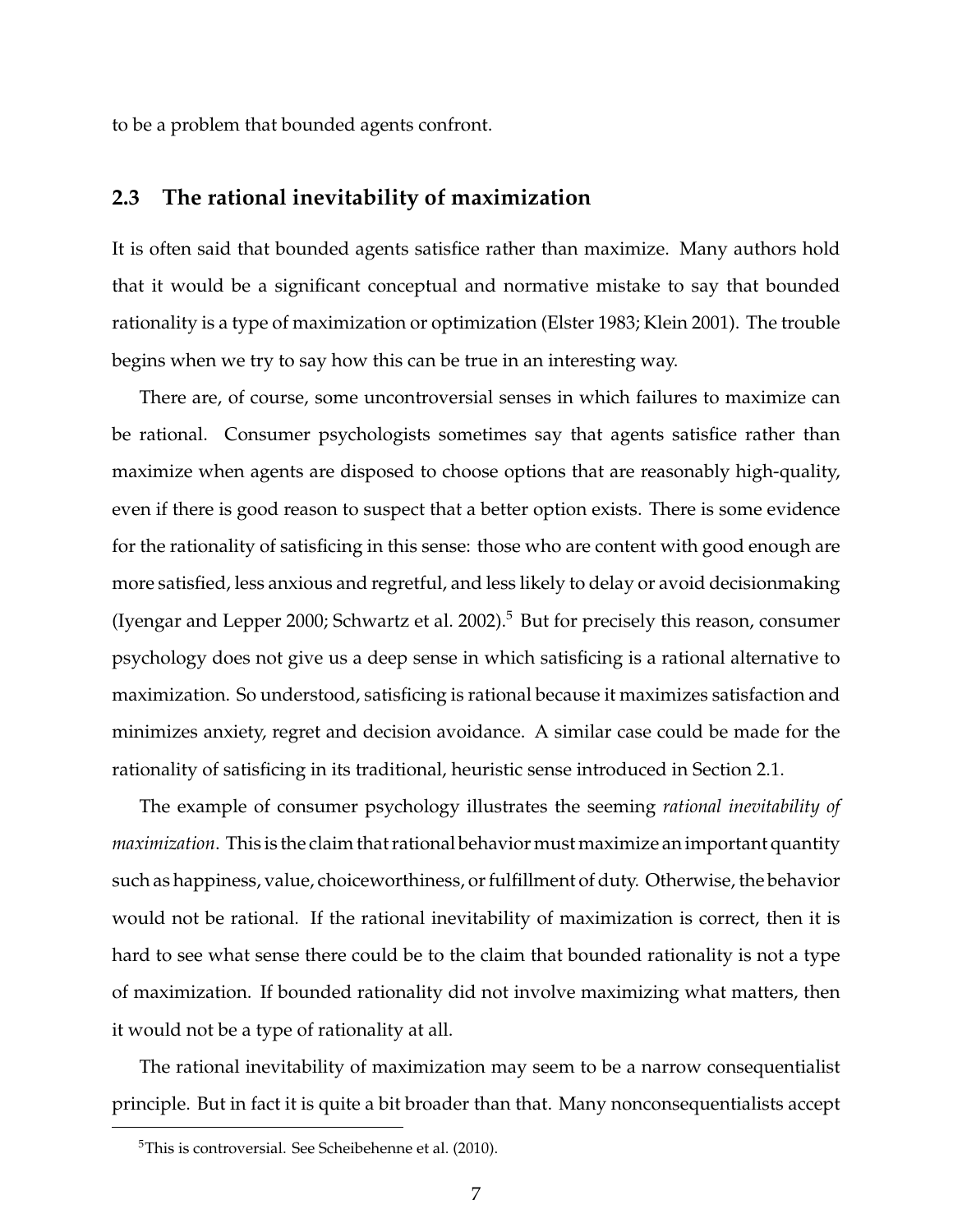that behavior is rational just in case it maximizes value. They hold only that the most valuable actions are sometimes those which honor rather than promote value. Nonconsequentialists may also deny the grounding claim that actions are rational in virtue of being valuable. But both of these claims are compatible with the rational inevitability of maximization. More generally, the rational inevitability of maximization is compatible with the claim that rational behaviors maximize something other than value, such as choiceworthiness or fulfillment of duty. And even theorists who deny the rational inevitability of maximization altogether do not do so willy-nilly. They will still demand an explanation for how it can be rational to fail to maximize choiceworthiness or value.

As an illustration of the rational inevitability of maximization, consider bounded optimization models (Russell and Wefald 1991; Russell et al. 1995). Theorists in this tradition see bounded rationality as imposing constraints on the optimal solution to a decision problem. For example, certain actions are ruled out as beyond an agent's cognitive abilities, and costs of deliberation are incorporated. But given these constraints, the thought is that we can recast bounded rationality as an optimization problem in which agents should take the options that maximize value given problem constraints.

With the increasing plausibility and explanatory success of Bayesian bounded rationality models (Icard 2018; Lieder and Griffiths forthcoming), the idea that bounded rationality can be modeled as a type of bounded or constrained optimization has gained in popularity. But these models give a straightforward sense in which bounded rationality consists in maximizing expected utility. The challenge posed by the rational inevitability of maximization is therefore twofold. The first is to say whether and in what sense bounded rationality is a type of maximization. And the second is to say how, if at all, this claim is in tension with bounded optimization and similar maximizing approaches to the study of bounded rationality.

We have our marching orders. We want to see what bounded rationality theorists should say about the problem of rational irrationality, the regress problem, and the rational inevitability of maximization. In Sections 3-4, I review two strategies that are commonly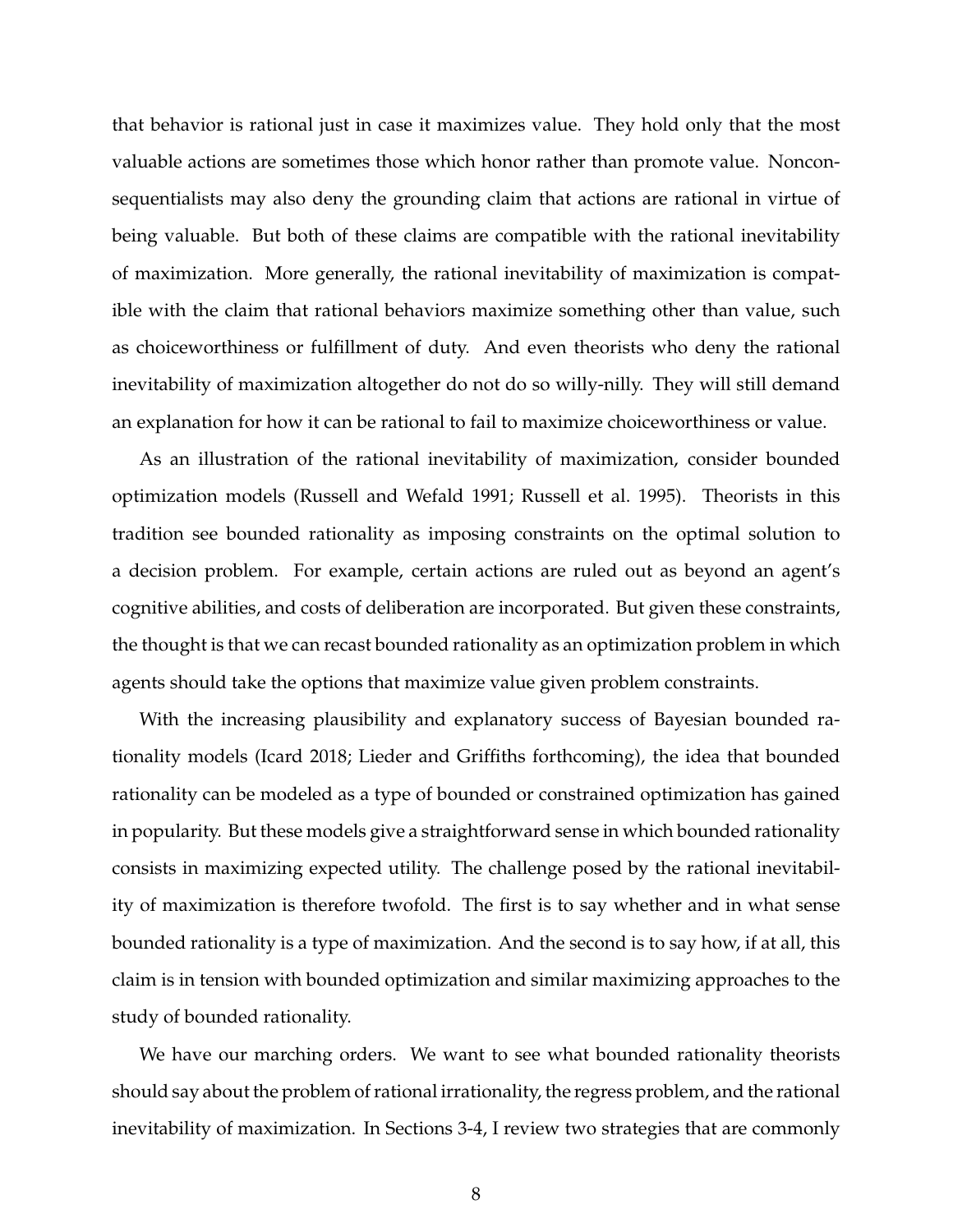brought to bear on these problems. Then in Sections 5-6, I propose a third way to confront the paradoxes.

## **3 The way of indirection**

Our first solution begins with the problem of rational irrationality. This problem arises because seemingly rational decisionmaking procedures such as satisficing can produce irrational-looking actions, such as passing up an excellent hotel room in favor of a barely satisfactory room. If we want to avoid the Knightian conclusion that it can be rational to act irrationally, a natural idea is to find some guarantee that the rational status of deliberation procedures cannot come apart from the rational status of the actions they produce.

The *way of indirection* does this by making the normative status of actions derivative on the normative status of deliberation procedures. The most common way to do this is to say that an action is rational if it results from a rational deliberation procedure. Then apparent cases of rational irrationality will turn out to be rational actions resulting from rational decision procedures. If it is rational to make up your mind by satisficing, then it is rational to book the hotel room that results.

The way of indirection is the orthodox solution to the problem of rational irrationality among bounded rationality theorists. Because important bounds such as the costs of computation are felt most strongly at the level of decision procedures, Herbert Simon held that the fundamental turn in the study of bounded rationality is the turn to a notion of procedural rationality which reflects the rational importance of decision procedures. Simon understood the notion of procedural rationality as the way of indirection suggests: "Behavior is procedurally rational when it is the outcome of appropriate deliberation" (Simon 1976, p. 66). Most theorists in the bounded tradition have followed Simon in holding that apparently irrational behavior is rational when it results from appropriate deliberation.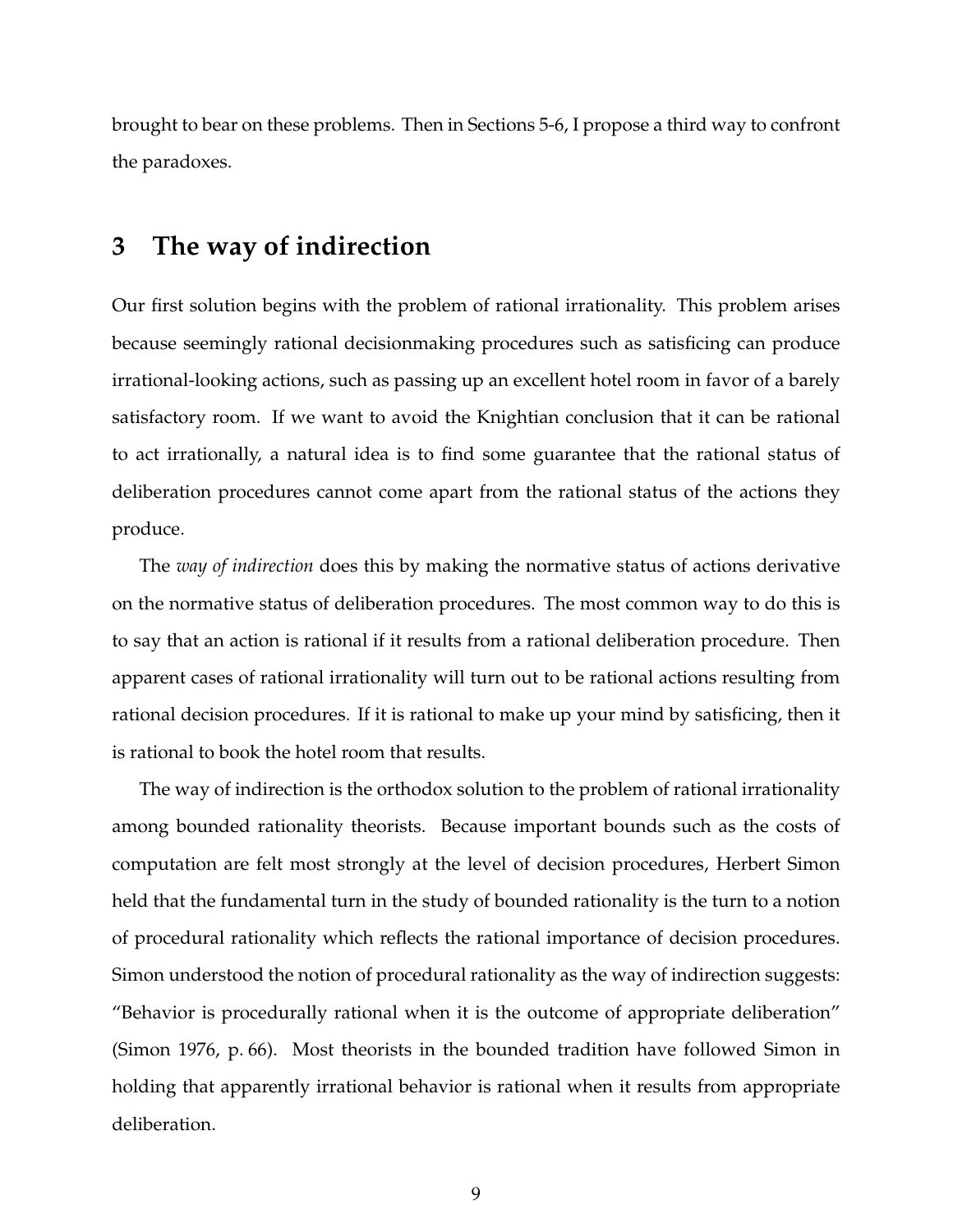Some authors have extended the way of indirection to solve the regress and maximization problems by allowing indirect normative assessment to cover higher levels of deliberation such as metacognition. We can treat options in the base-level decision problem  $\mathcal{D}_0$  as nondeliberative actions such as booking a hotel room, and options which first appear in the  $\alpha$  + 1-st level  $\mathcal{D}_{\alpha+1}$  as decision procedures over options at level  $\alpha$ . This representation can be used to generate two types of indirect solutions to the regress problem.

The first solution class, *limit models*, proves that after a (typically uncountable) number of iterations the decision problems  $\mathcal{D}_{\alpha}$  converge to a limit  $\mathcal{D}^*$  which reflects all deliberative and nondeliberative options that agents face (Lipman 1991). The regress stops at this level. Limit models are used to claim that rational agents should take the optimal deliberative or non-deliberative option *o*<sup>\*</sup> in  $\mathcal{D}^*$ . Applying the way of indirection, it is held that lower-level deliberative and nondeliberative options are rational just in case they are entailed by *o*<sup>\*</sup>. For example, if *o*<sup>\*</sup> is decisionmaking by satisficing then it is also rational to book whichever hotel room results from satisficing and irrational to engage in any metacognitive or higher-order deliberation on the matter.

The second solution class, *convergence theorems* identifies a level  $\alpha$  and a base-level option *o*. It is shown that for any  $β > α$ , the rational option in  $D<sub>β</sub>$  eventually leads the agent to do *o* (Mongin 2000). On this basis, it can be held that *o* must be the eventual result of rational deliberation. By indirection, this means that *o* is rational.

Both of these solutions to the regress problem entail and explain versions of the rational inevitability of maximization. Partisans of limit models hold that rationality requires taking the option in a fully-specified decision problem  $\mathcal{D}^*$  which maximizes value. And partisans of convergence theorems hold that rationality requires taking whatever baselevel option results in the limit of value-maximizing deliberation procedures. We also recover a sense in which bounded rationality is not merely a form of maximization. The rational base-level action *o* will often not be value-maximizing in the base-level decision problem  $\mathcal{D}_0$ .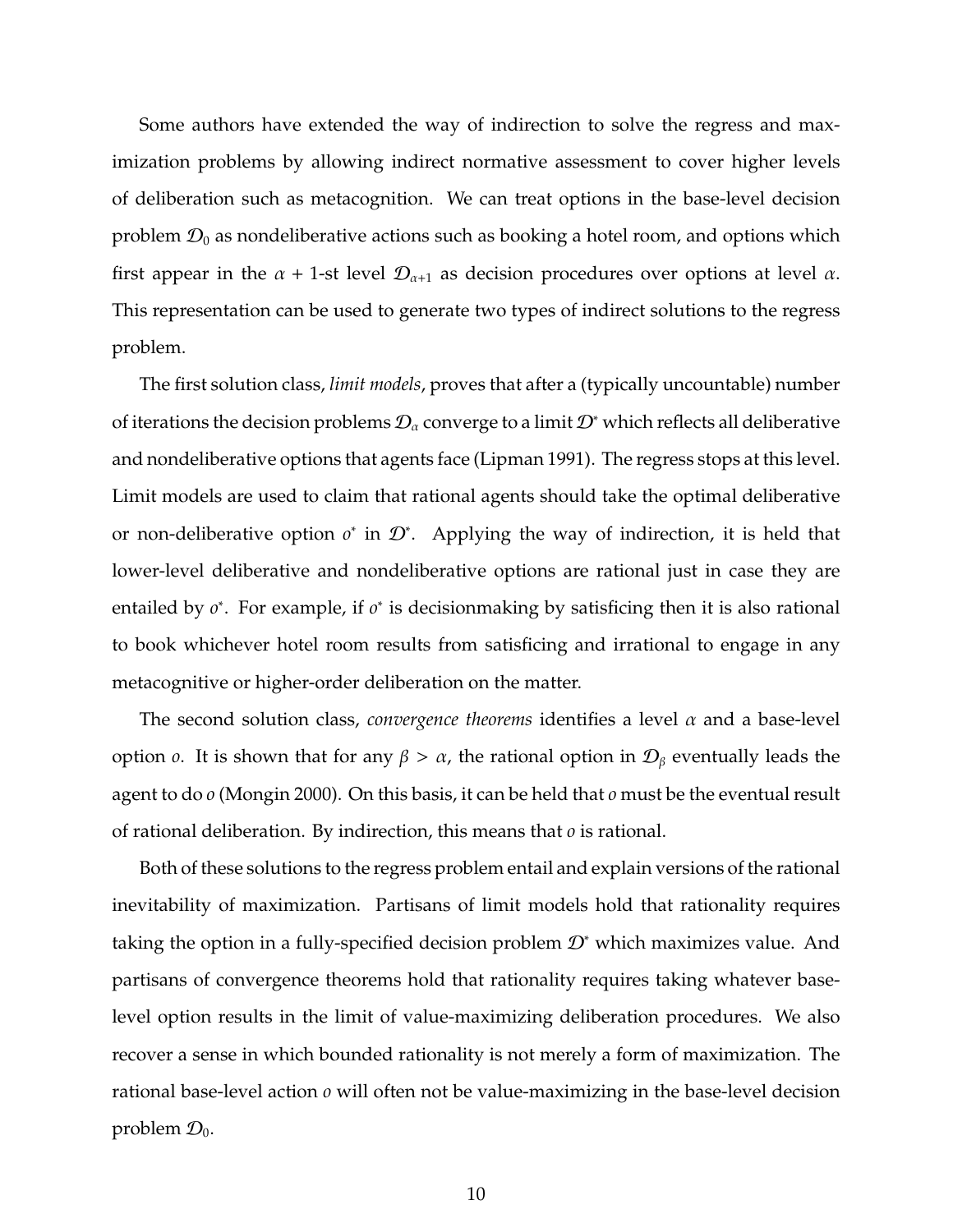How should we evaluate the way of indirection? There are many ways to push back here. One worry is that the way of indirection may count irrational-looking base-level actions as rational when they are produced by rational deliberation procedures. I press this case in Section 4. Another worry is that the way of indirection models agents as responding to long chains of decision problems or transfinite limits of these chains, which seems a substantial departure from the situation of bounded decisionmakers. I want to set these worries aside for now and focus on a challenge that gets to the heart of my disagreement with the way of indirection.

The challenge for the way of indirection is that it collapses normative structure. It takes rich examples full of many objects for normative assessment such as action, deliberation and metacognition, then forces us to assess each of these objects in the same way. This is admirably parsimonious, but sometimes it is too parsimonious to capture the normative data.

As an example, consider the Cognitive Reflection Test. The Cognitive Reflection Test asks questions such as the following:

**(Bat and Ball Problem**) A bat and a ball cost \$1.10. The bat costs \$1.00 more than the ball. How much does the ball cost? (Frederick 2005).

The Bat and Ball Problem triggers an initial, frugal reasoning process based on attribute substitution (Kahneman and Frederick 2002).<sup>6</sup> This process simplifies the problem statement by replacing '\$1.00 more than' with '\$1.00', and from there quickly reasoning to the conclusion that the ball costs 10 cents. Many highly intelligent people fail to override this initial reasoning process, outputting the incorrect judgment that the ball costs 10 cents.

Something irrational has happened here, but what does that irrationality const in? Assume for simplicity that reasoning processes go no higher than  $\mathcal{D}_2$ , the level of metacognition. This is the highest level about which we have good descriptive data in most contexts,

<sup>&</sup>lt;sup>6</sup>The time course of heuristic and nonheuristic reasoning in these problems is a matter of controversy (Bago and De Neys 2017; Travers et al. 2016). To my knowledge, all of my arguments in this section can be reformulated to accommodate other leading views.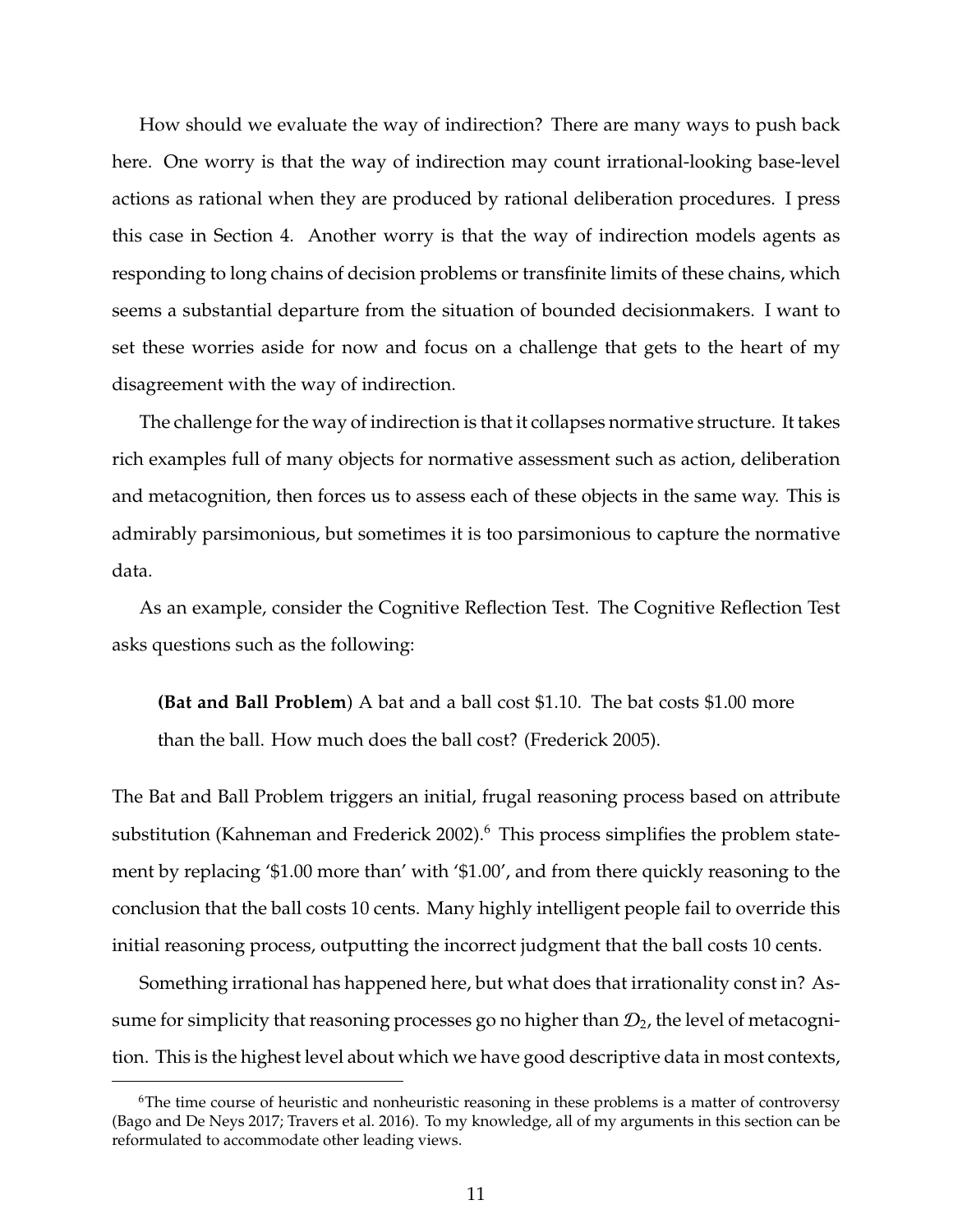and the problems that I raise for the way of indirection will only get worse as we move to higher levels.

There is mounting evidence that the Bat and Ball Problem does not involve irrational metacognition.<sup>7</sup> We often simplify problem statements to speed our reasoning. The job of rational metacognition is not to always override or double-check our simplified forms of reasoning. We should only override heuristic reasoning when features of the reasoning problem signify that we are likely to make a mistake. The fact that we sometimes fail to metacognitively override fallacious reasoning processes is not a sign of irrational metacognition. The only way to prevent this from happening would be to always override heuristic reasoning, contradicting the considerations advanced in favor of heuristic reasoning in Section 2.1.

The point is that the numbers in the Bat and Ball Problem are carefully chosen to trick rational metacognitive processes.<sup>8</sup> Most nearby problems do not trigger unreliable heuristic reasoning, and short of explicit calculation agents have no way to tell that this problem is any different. As a result, many theorists have taken the Bat and Ball Problem to involve rational metacognition.

But then where is the irrationality in the Bat and Ball Problem? We would like to say that this problem involves irrational belief and deliberation on the basis of rational metacognition. Agents select an inappropriate form of deliberation, namely attribute substitution, and as a result form inappropriate beliefs, but they do so on the basis of rational metacognitive monitoring and control of deliberation. However, the indirect approach cannot say this. The indirect approach will have to say that there is nothing

<sup>7</sup>For evidence of rational metacognitive monitoring, compare 'conflict' tasks such as the Bat and Ball Problem to 'no-conflict' versions of the same tasks in which no risky heuristic process tempts reasoners. In conflict tasks agents take longer to produce answers and confidence judgments (Bonner and Newell 2010; De Neys et al. 2013; Johnson et al. 2016); report lower metacognitive feelings of rightness and increased feelings of error (Gangemi et al. 2015; Thompson et al. 2011; Thompson and Johnson 2014); and suggest sensitivity to conflict in process measures such as gaze tracking and talk-out-loud procedures (De Neys and Glumicic 2008). For evidence that metacognitive control has been exercised in conflict tasks see (De Neys and Glumicic 2008; Simon et al. 2015), and for evidence that this control is rational see (Jackson et al. 2016).

 $8T_0$  see how numbers matter, note that we do not make the same mistake when the numbers are changed, as in the Banana and Bagel Problem (Frederick 2005).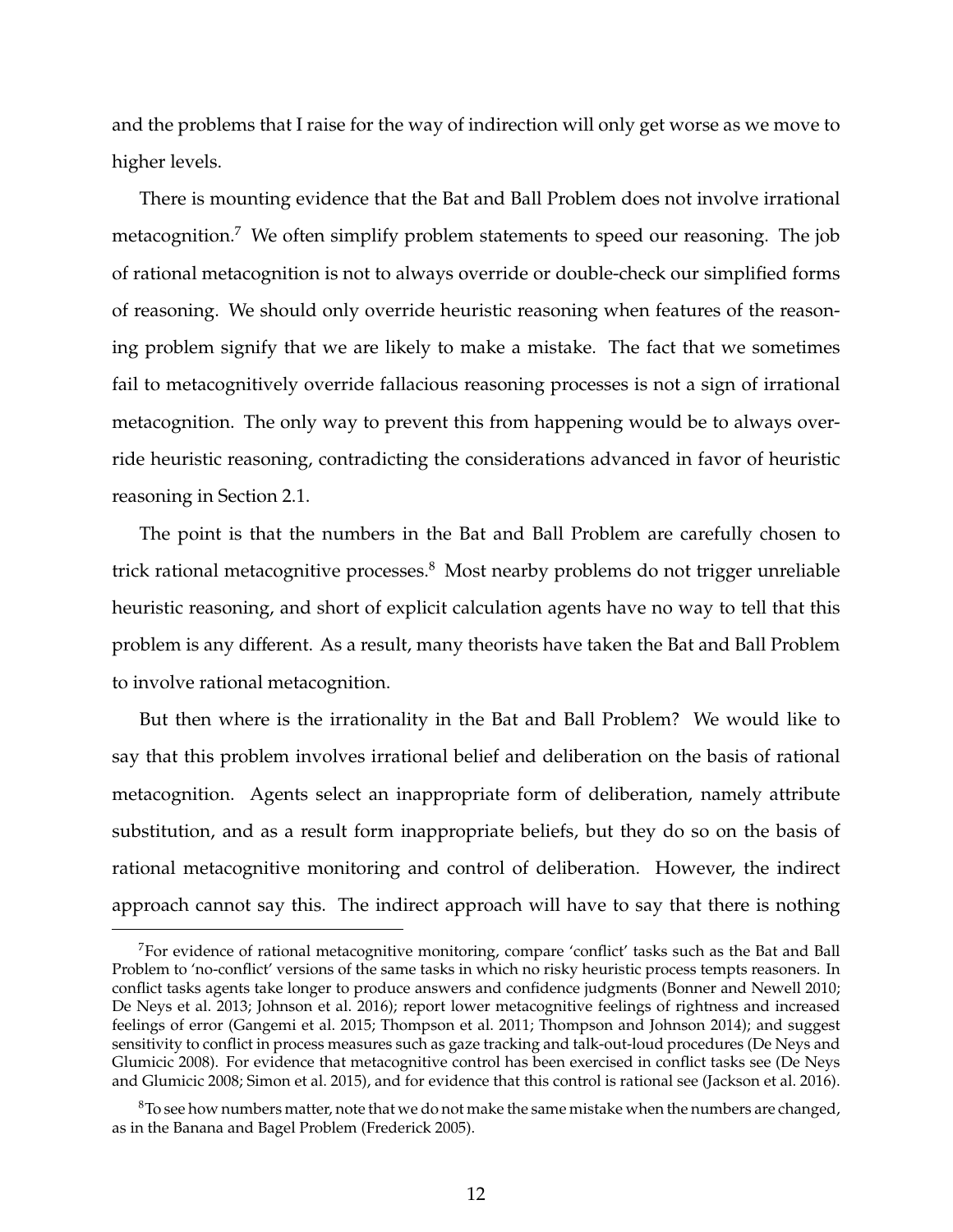irrational in our response to the Bat and Ball Problem if that response results from rational metacognition. And here it looks as though the indirect view errs by refusing to divorce the normative status of deliberation and its outcomes from the normative status of the metacognitive processes that produced them.

Exactly the same structure is found in decisionmaking problems. Sometimes agents act irrationally and deliberate irrationally about how to act, but do so on the basis of rational metacognition. This would happen, for example, if I asked you to make a small wager about the cost of the ball. Here the way of indirection says that irrational-seeming actions and deliberations are rational when they result from rational metacognition. This claim removes the possibility of paradox by preventing us from saying what we would like to say: that the agent has acted and deliberated irrationally, but metacognized rationally. The way of indirection collapses normative structure by forcing us to make the same assessment of all three objects.

## **4 The way of weakening**

Our second solution begins with the rational inevitability of maximization. The rational inevitability of maximization is the claim that actions must maximize some important quantity such as choiceworthiness or value, otherwise they would not be rational. In some applications the rational inevitability of maximization can seem overly demanding.

Suppose you are at the grocery store choosing among a shelf full of artisanal vinegars. It is very easy for you to make a satisfactory choice. Just pick any affordable vinegar with the right flavor profile and a few reasonable indicators of quality. But if choosing rationally requires making the best possible choice, then it looks like you are doomed to spend a half-hour buying vinegar or else run a substantial risk of acting wrongly.

Many authors have taken such examples to suggest that rational norms for bounded agents need to be weakened in order to make them less demanding. The *way of weakening* confronts the paradoxes by developing weakened forms of traditional rational norms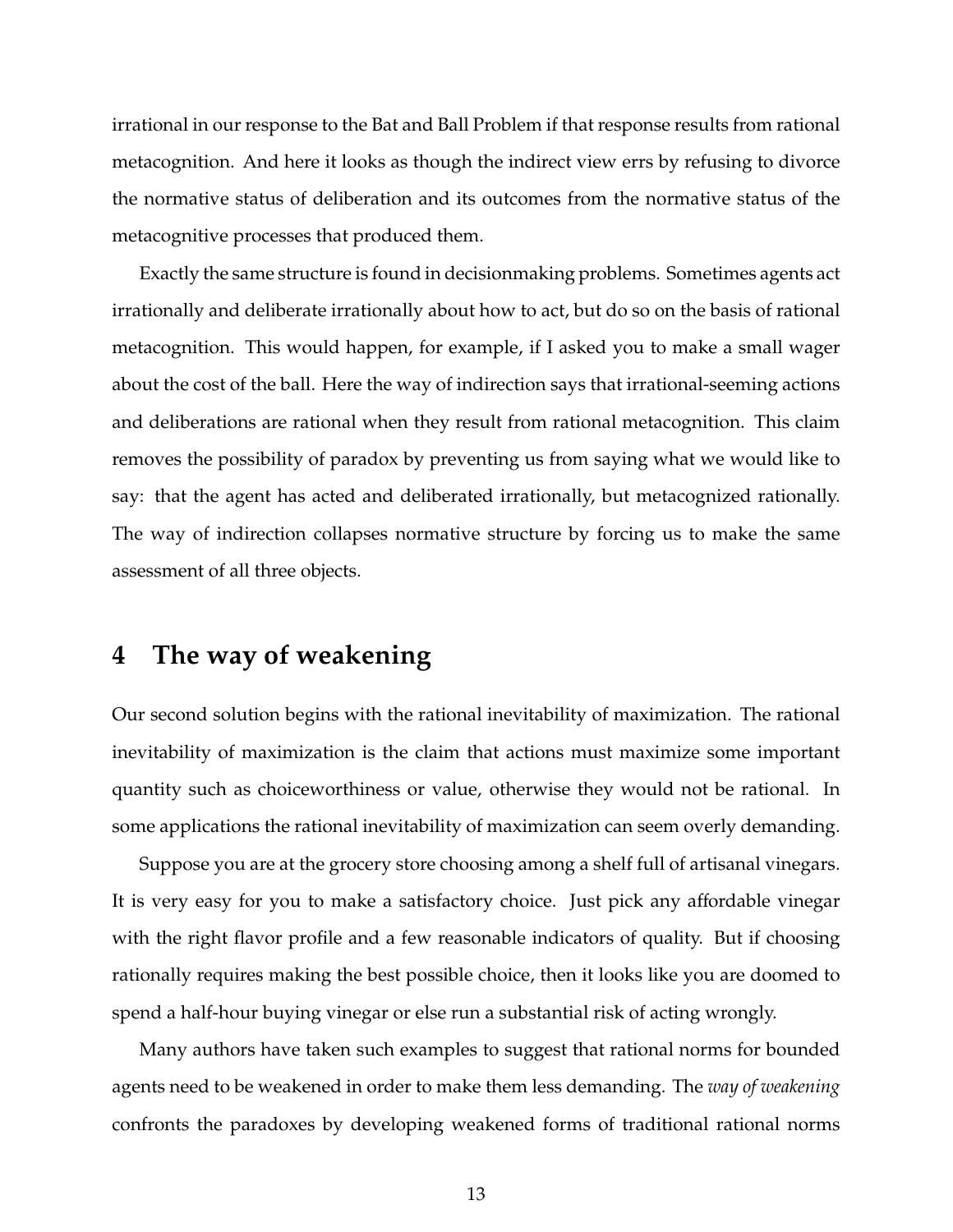which are appropriate for bounded agents.

The best-known philosophical exemplar of the way of weakening is Michael Slote's satisficing consequentialism (Slote 1984). $9$  Consequentialists traditionally apply a maximizing standard of correctness on which actions are right or rational just in case they are best.<sup>10</sup> Satisficing consequentialism weakens the traditional consequentialist view by applying a satisficing standard of correctness on which actions are right just in case they are sufficiently good, even if not the best.

Satisficing consequentialism yields an immediate solution to the rational inevitability of maximization by giving a principled reason to reject the datum. The rational inevitability of maximization assumes that standards of correctness are maximizing, whereas satisficing consequentialism holds that standards of correctness should be satisficing. It is right to buy any sufficiently good bottle of vinegar, even if a better bottle is available.

Satisficing consequentialism will also reduce the problem of rational irrationality. Many cases used to motivate the problem of rational irrationality involve satisfactory action on the basis of rational deliberation. For example, our satisficing hotel-shopper books a merely satisfactory hotel room on the basis of rational heuristic deliberation. In these cases, satisficing consequentialism will say that agents both act and deliberate rationally because their actions and deliberations are both satisfactory. As a result, many of the cases used to motivate the problem of rational irrationality will not involve any type of irrationality.

Some authors hold that satisficing solves the regress problem. The regress problem gets off the ground because it is hard to see how agents can act optimally without engag-

<sup>9</sup>Another prominent exemplar is Christopher Cherniak's minimal rationality program (Cherniak 1981, 1986). As always, each position deserves its own separate treatment, although many of the remarks made here will generalize to other programs. It is important to recall that Cherniak's primary motivation was the predictive-explanatory project of finding the minimal conditions for the aptness of describing agents using intentional vocabulary. That may be a separate and compatible project (Bermudez 2009). ´

 $10$ Here I will not be concerned with the difference between rightness and rationality as normative categories. One way to justify this omission would be to adopt a reason-responsiveness view on which rationality and rightness are both determined by the totality of relevant normative reasons. On many versions of this view, what it is right to do and what we are rationally required to do will be the same thing (Lord 2017).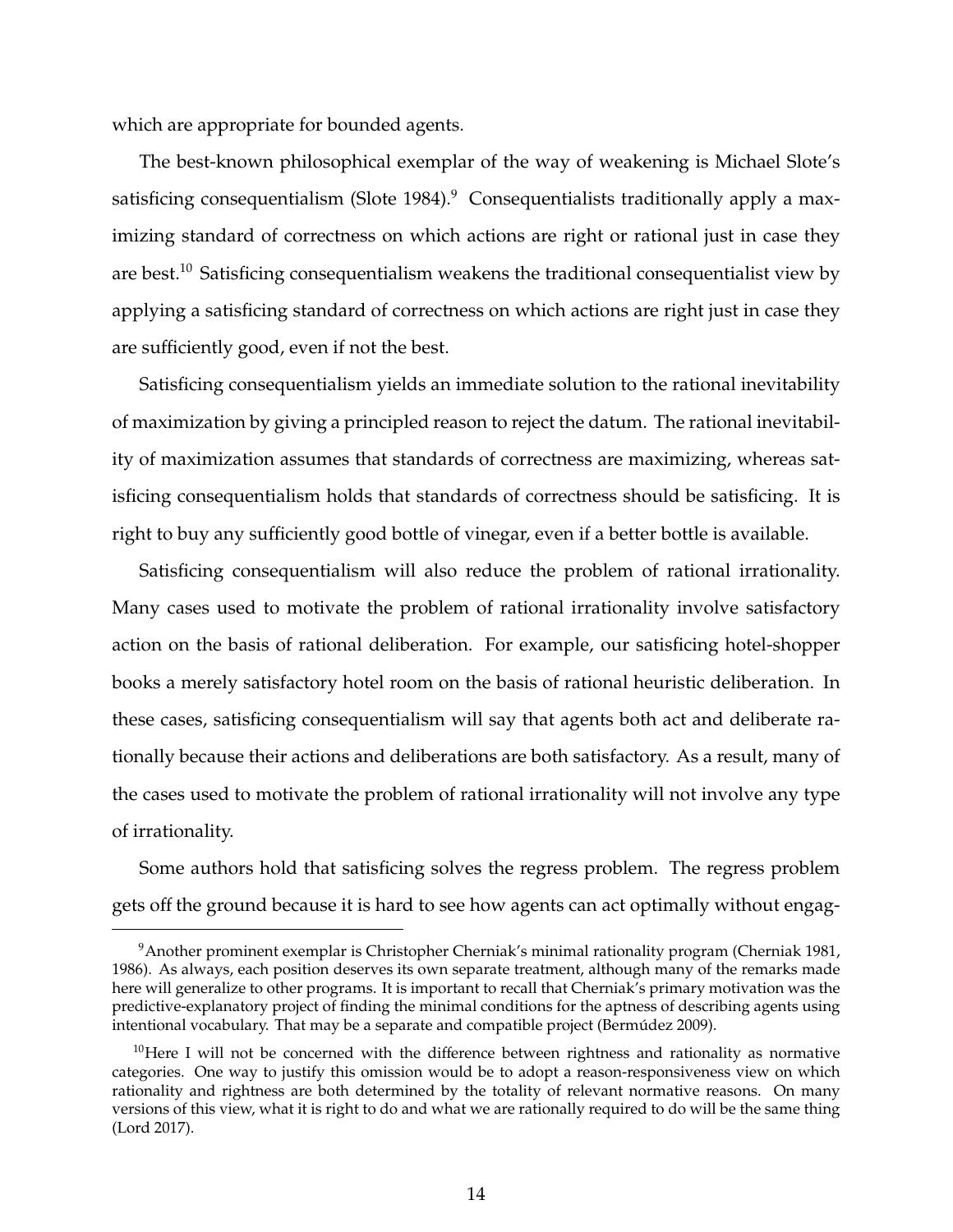ing in higher-order deliberation. But it may be easier to imagine that agents could act satisfactorily well without further deliberation. Most famously, John Elster claims that the right way out of the regress problem is to decide, at some level  $\mathcal{D}_n$  to deliberate no further and act (Elster 1983). Elster thinks that the right way to take this action will be through satisficing, and that this will be a fully rational thing to do.

One worry for the weakening approach is that it opens the door to irrational forms of submaximization.<sup>11</sup> Slote considers the example of a home-seller who lists her home for a price that she considers satisfactory. Slote asks us to imagine that the home-seller could fetch a higher price with no added uncertainty or delay. Asked why she does not seek more money for her house, the home-seller replies that she is a satisficer: for her, a satisfactory price is good enough. Satisficing consequentialism permits her to set any satisfactory price, even if more money could be obtained with no additional cost.

I think that any plausibility attaching to the satisficing consequentialist's verdict in this case rests on the difficulty of imagining what Slote asks us to imagine: a case in which raising the price would not increase the time-to-sale, decrease the likelihood of sale, or invite greedy relatives to ask for their share of the pie. If we set these assumptions aside, it is difficult to see how the satisficer can rationally turn down free money. Perhaps we are to imagine that the satisficer has no desire to spend more money on herself. But then she could take the money and donate it to charity. Or perhaps the satisficer doubts that she could spend the money more productively than the home-buyer. But then we no longer have a failure to maximize value. These difficulties have led many authors to think that satisficing consequentialism should be construed in some other way, for example as a point about virtuous dispositions rather than a revision to standards of correctness.<sup>12</sup>

Turn next to the problem of rational irrationality. This problem arises in many classic heuristics and biases tasks, where rational-seeming heuristics produce irrational-seeming judgments and decisions. One datum to explain in these cases is why participants, when

<sup>&</sup>lt;sup>11</sup>On this point see Bradley (2006), Byron (1998), Mulgan (2001), and Pettit (1984) among others.

<sup>&</sup>lt;sup>12</sup>On this point see Swanton (1993, 2004) and perhaps also Slote (2004).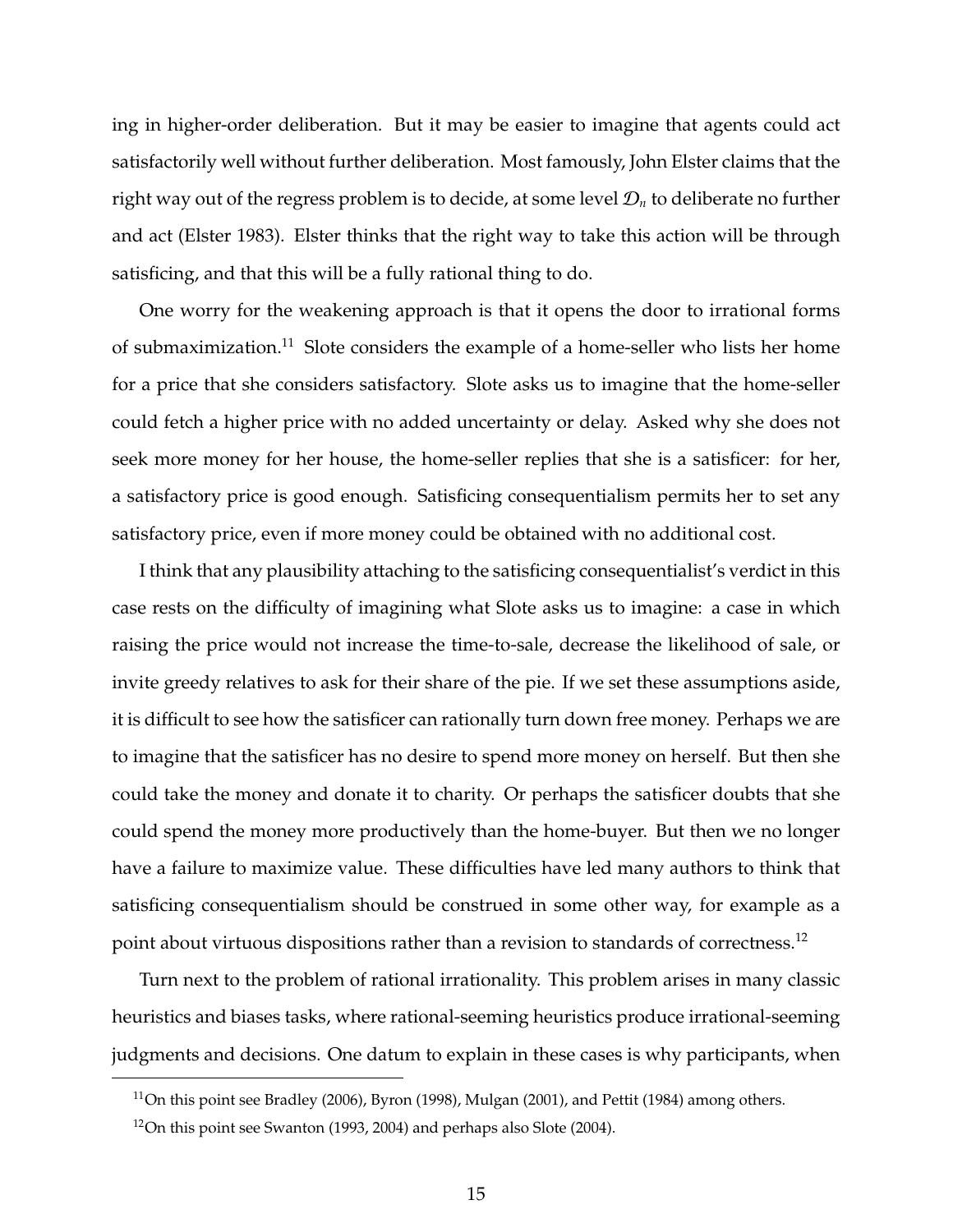confronted with their errors, often withdraw or repudiate them. If I tell you that you have borrowed too much money, booked the wrong hotel room, or judged a conjunction to be more probable than one of its conjuncts, you may retort that you did so as a result of rational deliberation. But you will certainly not say that your actions and beliefs are rational and hence do not need to be changed. However, insofar as satisficing consequentialism can make progress on the problem of rational irrationality in these tasks, it will do so by saying that the offending beliefs and actions are rational because they are satisfactorily good. This wrongly suggests that participants in many classic tasks should stick to their guns.

Another way of making this point is that many of the base-level actions used to motivate the problem of rational irrationality are themselves blameworthy. For example, return to the previously-cited claim that poverty traps such as overborrowing and undersaving can result from rational patterns of decisionmaking. Roughly, the idea is that agents have only so much time, computational bandwidth and attention to allocate to reasoning. The working poor are faced with an abundance of high-stakes, short-term challenges. As a result it can be rational for the poor to allocate most of their cognitive resources to evaluating the short-term consequences of their actions (Mani et al. 2013; Shah et al. 2012). However, this short-termist pattern of resource allocation produces substantial overborrowing, because short-term capital needs will be prioritized over long-term debt.

Suppose now that a mother borrows too much money because she is busy at work and occupied thinking about how to pay for food, educate her children, and keep the lights on. Tragically, she is unable to repay the loan and as a result her family is evicted. As much as we should stress the fact that she took the loan as a result of rational patterns of deliberation, we would also like to say that the mother is blameworthy for taking the loan. In particular, we know exactly who can blame her: her family. But if this is right, then she must have acted irrationally or else her actions would not be blameworthy.

On the regress problem, I confess that I cannot see how satisficing is supposed to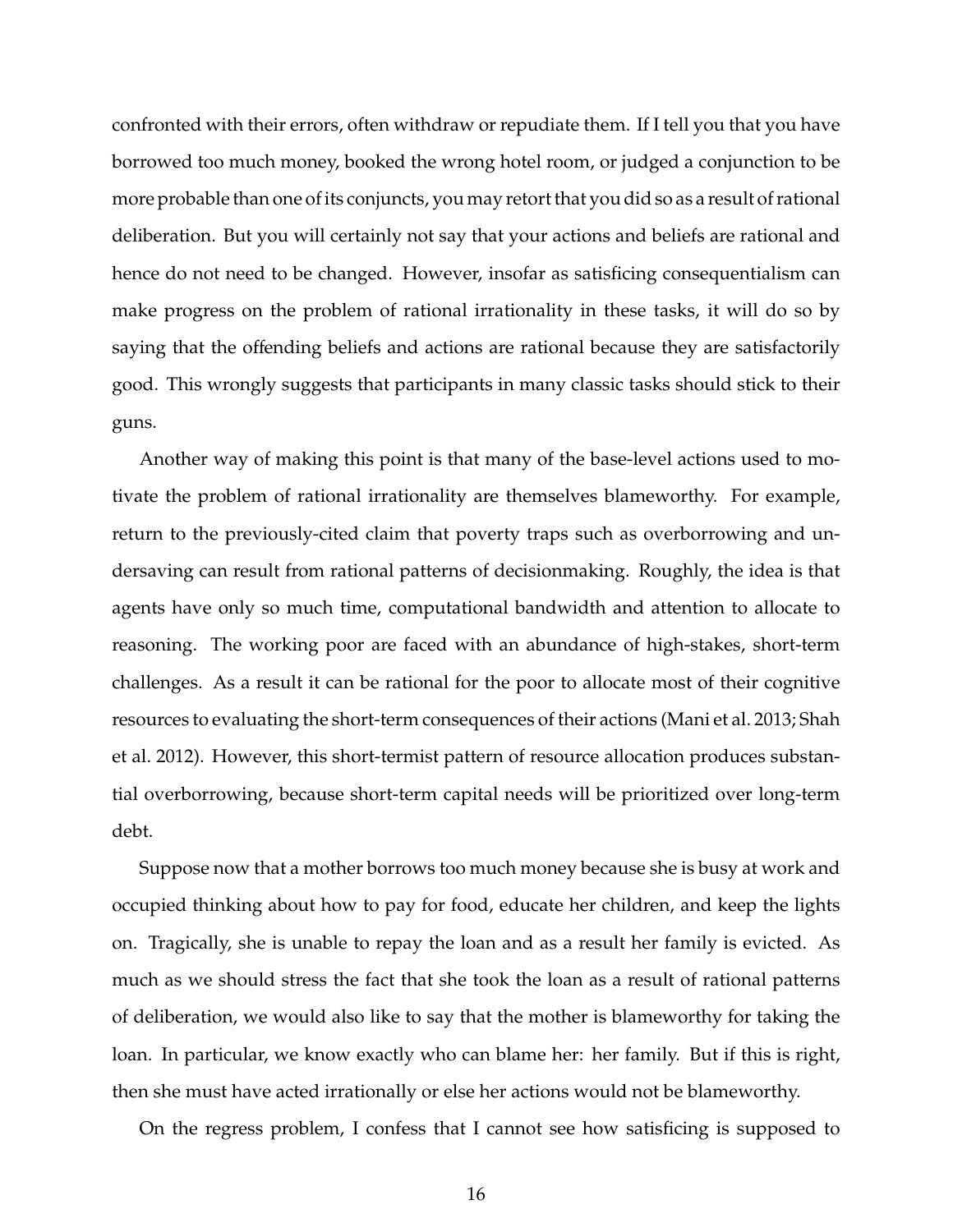help. If the point is that decisions at some level should be made without any higher-level deliberation, then we are in agreement. But this is precisely the point that a solution to the regress problem must argue for. The argument cannot be that in acting without deliberation we are guaranteed to act satisfactorily, because we have no such guarantee. And the point cannot be that decisionmaking by satisficing itself can be done without further deliberation. In its original heuristic sense, satisficing requires the specification of an aspiration level, the ordering of options during search, and procedures for adjusting aspirations as a result of new evidence. All of these can be and frequently are selected on the basis of higher-order deliberation (Caplin and Martin 2011). In asking how to conduct this deliberation, we take up a higher-order decision problem and by all appearances, the regress continues.

So far, we have reviewed and rejected two traditional solutions to the paradoxes: the way of weakening, and the way of indirection. The lessons learned from these discussions point us towards a third way to solve the paradoxes.

#### **5 The way of level separation**

In this section, I describe a third way of approaching the paradoxes, the *way of level separation*. The way of level separation consists of three normative claims. The first two of these claims deny the characteristic claims made by the ways of indirection and weakening, in order to avoid their pitfalls.

First, normative assessment should be *direct*, not indirect. The rationality of action, deliberation, metacognition, and higher-order deliberation is determined by separate applications of standards of correctness at each of these levels. For example, direct consequentialism would say that an action such as booking a hotel room is rational just in case the expected utility of booking that room is at least as great as the expected utility of booking any other room (Kagan 2000; Pettit and Smith 2000). And similarly, it is rational to deliberate about booking a hotel room using the satisficing heuristic just in case the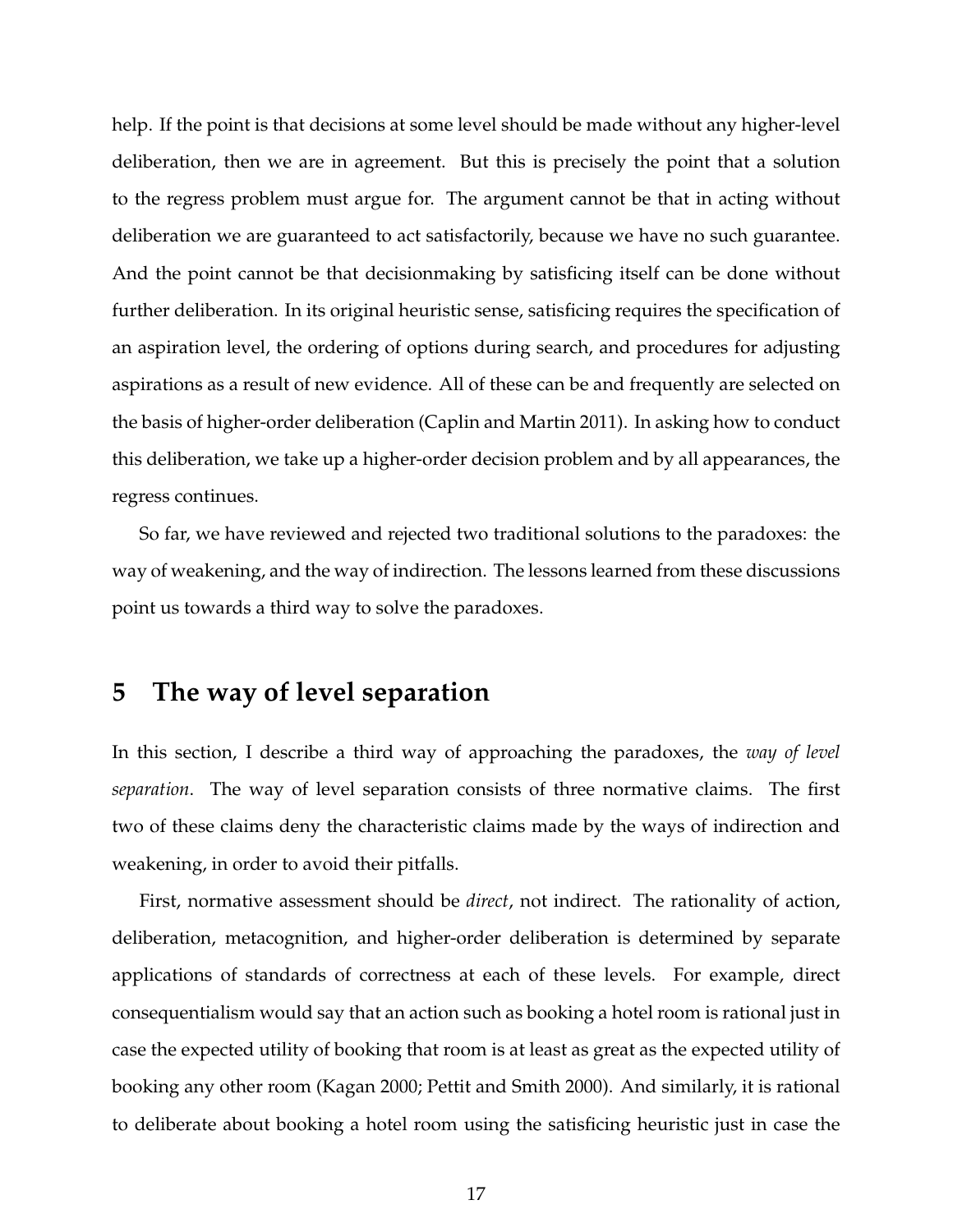expected utility of deliberating by satisficing is at least as great as the expected utility of deliberating in any other way. These assessments can come apart, for example because the cognitive costs of deliberation bear on the expected utility of decision procedures but not on the expected utility of hotel bookings.

Direct normative assessment enforces a sharp level-separation between higher- and lower-order decision problems. This means that unlike indirect normative theories, the way of level separation will not collapse normative structure. We can easily countenance cases in which rational metacognition leads to irrational first-level deliberation and irrational base-level actions. If rational metacognizers will not intervene in low-stakes decisionmaking without substantial evidence that they are deliberating irrationally, then rational metacognition will sometimes involve letting irrational deliberation continue. Because each of these normative claims applies at a separate level, there is no pressure to deny any of these claims by collapsing levels.

Second, standards of correctness should be *maximizing*, not satisficing. It is rational to do what is most valuable or choiceworthy, and irrational to do anything less. We can soften this claim in the usual ways. For example, we could hold that goodness or even rationality is a scalar property and that satisfactory actions may be very good or even highly rational, even if not the best or rational full-stop. But by refusing to weaken the standards of rationality, we also avoid the unpalatable normative consequences of satisficing views. We can say why it is irrational for a home-seller to turn down free money, whatever the amount: it would be better to take the money in order to benefit herself or others.

For the way of level separation to be acceptable as a theory of bounded rationality, we will also have to say something about the sense in which the way of level separation is a theory of procedural rationality. Here is something that Herbert Simon might easily have said about procedural rationality, and which I think he should have said.

A large part of normative theory asks questions about *substantive rationality*: the rationality of base-level actions such as borrowing money. But it is also important to ask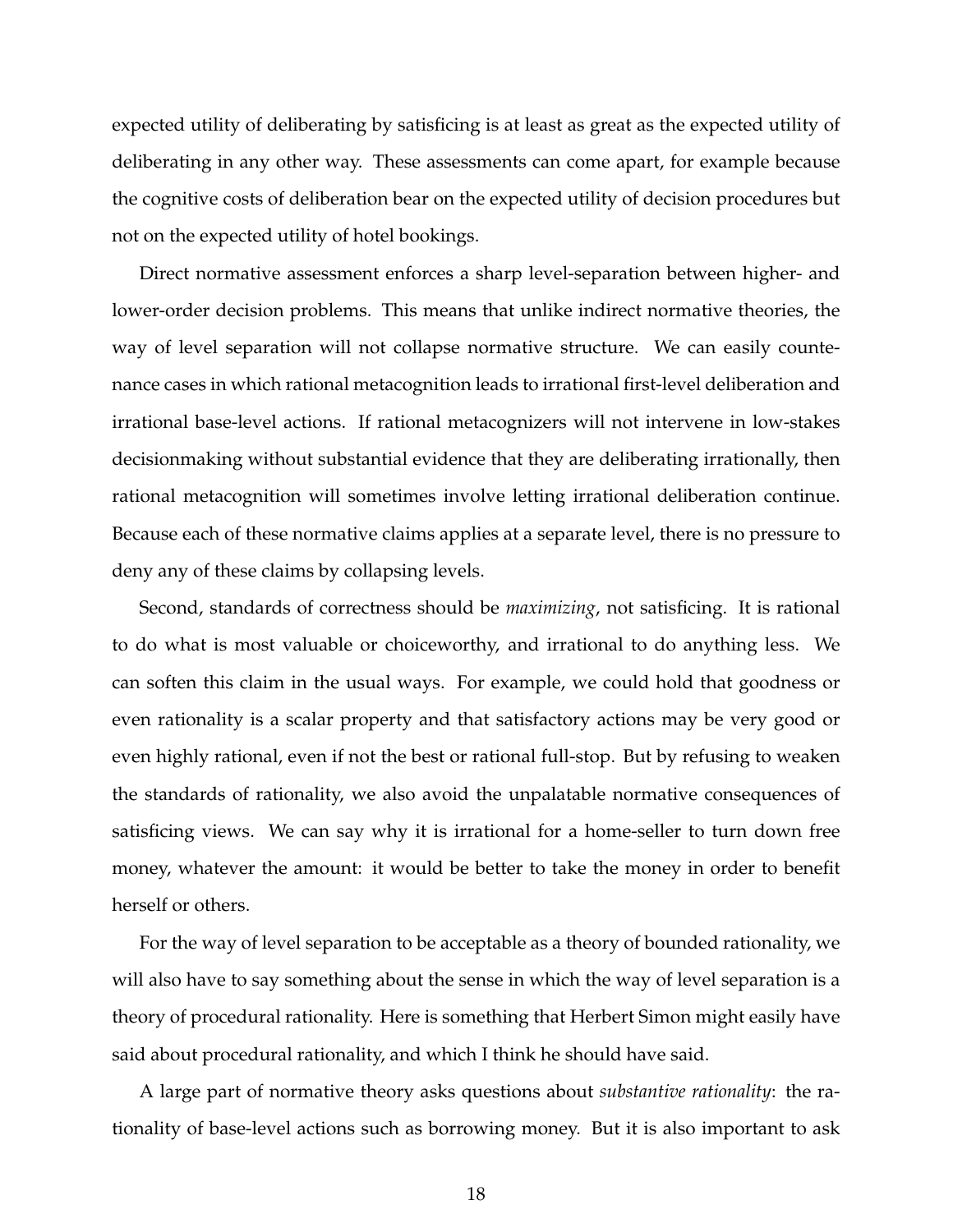questions about *procedural rationality*: the rationality of decisionmaking procedures which produce base-level actions, or the rationality of higher-order decisionmaking procedures which guide lower-level decisionmaking procedures.<sup>13</sup> This is important because key cognitive bounds such as the cost of deliberation are felt most strongly at the procedural level.

Traditional normative theory is *outcome-focused*, asking questions primarily about substantive rationality and assuming as a default stance that these substantive questions will settle important normative questions in other areas. By contrast, the bounded tradition holds that normative theory should be *process-focused*, primarily asking and applying questions about procedural rationality.

This is not merely a change in emphasis. Consider once again the woman who overborrows as a result of rational patterns of attention allocation and as a result is evicted from her home. Now suppose you are a hard-line luck egalitarian. You think it is unacceptable for people to be deprived of homes as an outcome of anything less than their own irrational choices. But you think it is no injustice for people to wind up homeless as a result of their own choices.

Here you could take either an outcome-focused or a process-focused interpretation of irrational choice. On an outcome-focused interpretation, the woman has made an irrational choice, namely borrowing too much money. As a result, she has not been treated unfairly if she is left homeless.<sup>14</sup> On a process-focused interpretation, the woman has made a rational choice, namely allocating her attention as best she can to the many cognitive challenges that she faces. As a result, she will be treated unfairly unless she is housed. The third claim made by the way of level separation is that normative assessment should be process-focused. In most contexts, facts about procedural rationality deserve at least as much emphasis as facts about substantive rationality.

<sup>&</sup>lt;sup>13</sup>The epistemological analogue of this claim is emphasized by work in the epistemology of inquiry. See Friedman (forthcoming) and Levi (1991, 2012).

<sup>&</sup>lt;sup>14</sup>This is a version of the harshness objection (Voigt 2007) to luck egalitarianism. One of the upshots of my discussion is that a process-focused interpretation eases, but does not eliminate the harshness objection.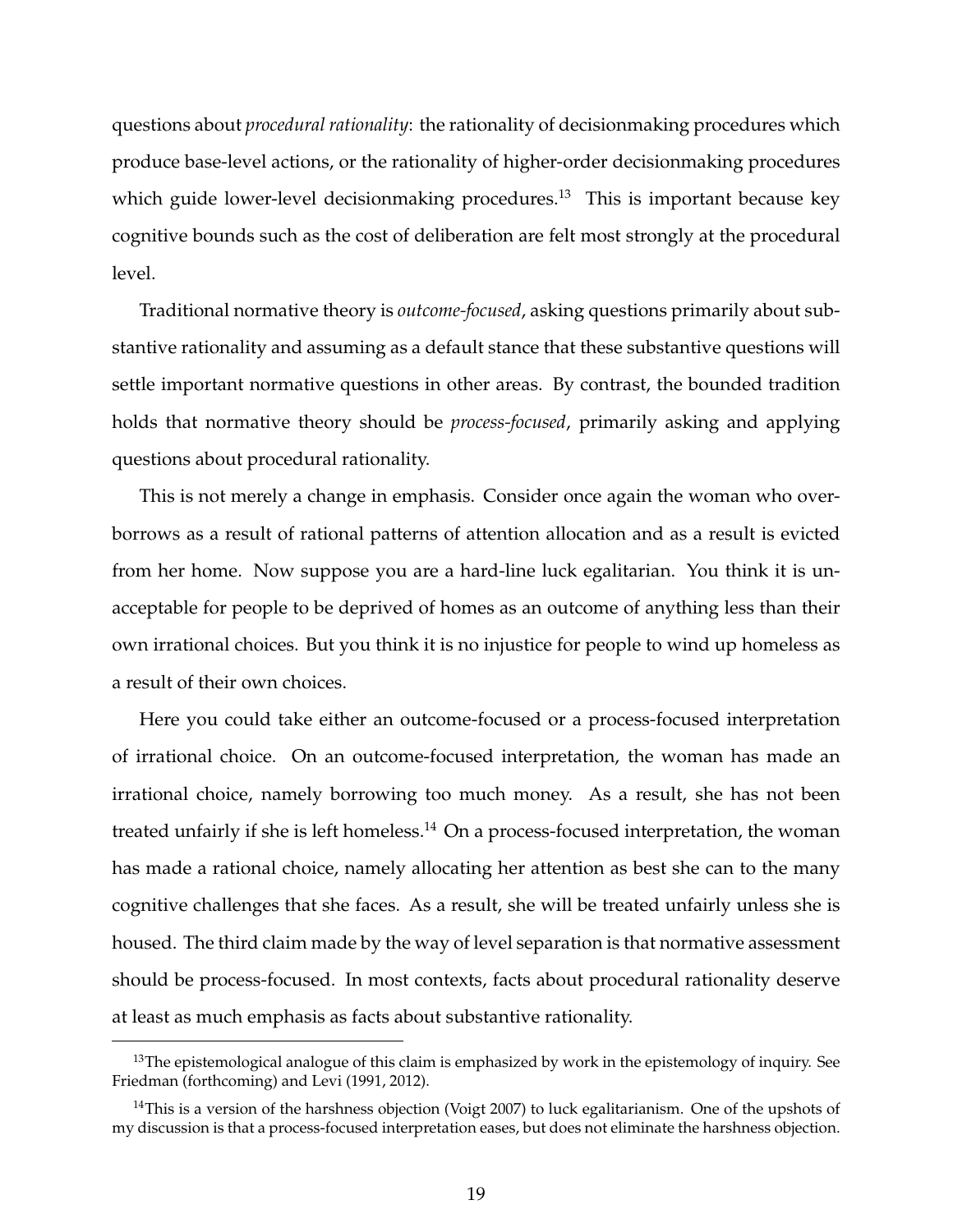Summing up, the way of level separation advocates direct rather than indirect forms of normative assessment; maximizing rather than satisficing standards of correctness; and process-focused rather than outcome-focused normative theorizing. What light can the way of level separation shed on the paradoxes?

## **6 Solving three paradoxes of bounded rationality**

#### **6.1 The problem of rational irrationality**

The problem of rational irrationality is that it sometimes seems rational for bounded agents to act irrationally on the basis of rational deliberation. We saw in Section 2 that a good solution to the problem of rational irrationality should do three things. First, it should dispel the problem by showing why it cannot be rational to act irrationally. Second, a good solution should explain why we were tempted to say that it can be rational to act irrationally. And third, a good solution should explain how neighboring statements made in the empirical literature can be true in a nonparadoxical sense.

On the first point, the way of level separation dissolves the problem of rational irrationality by applying standards of correctness directly at each level. Actions are rational if they meet these standards and irrational otherwise. The fact that an agent deliberated rationally cannot change the fact that she acted irrationally as a result.

On the second point, the way of level separation explains why we are tempted to talk of rational irrationality by emphasizing that normative assessment should be process focused. In an intellectual climate where most normative theory is outcome-focused, the claim that a bounded agent has acted irrationally sometimes obscures an important normative fact: that she did so as a result of rational deliberation. In our zeal to emphasize the fact that agents have deliberated rationally, we are tempted to go too far and claim that the actions which result from this deliberation are also rational. That is an understandable temptation which level separation trains us to resist.

On the third point, researchers in the heuristics and biases tradition often say in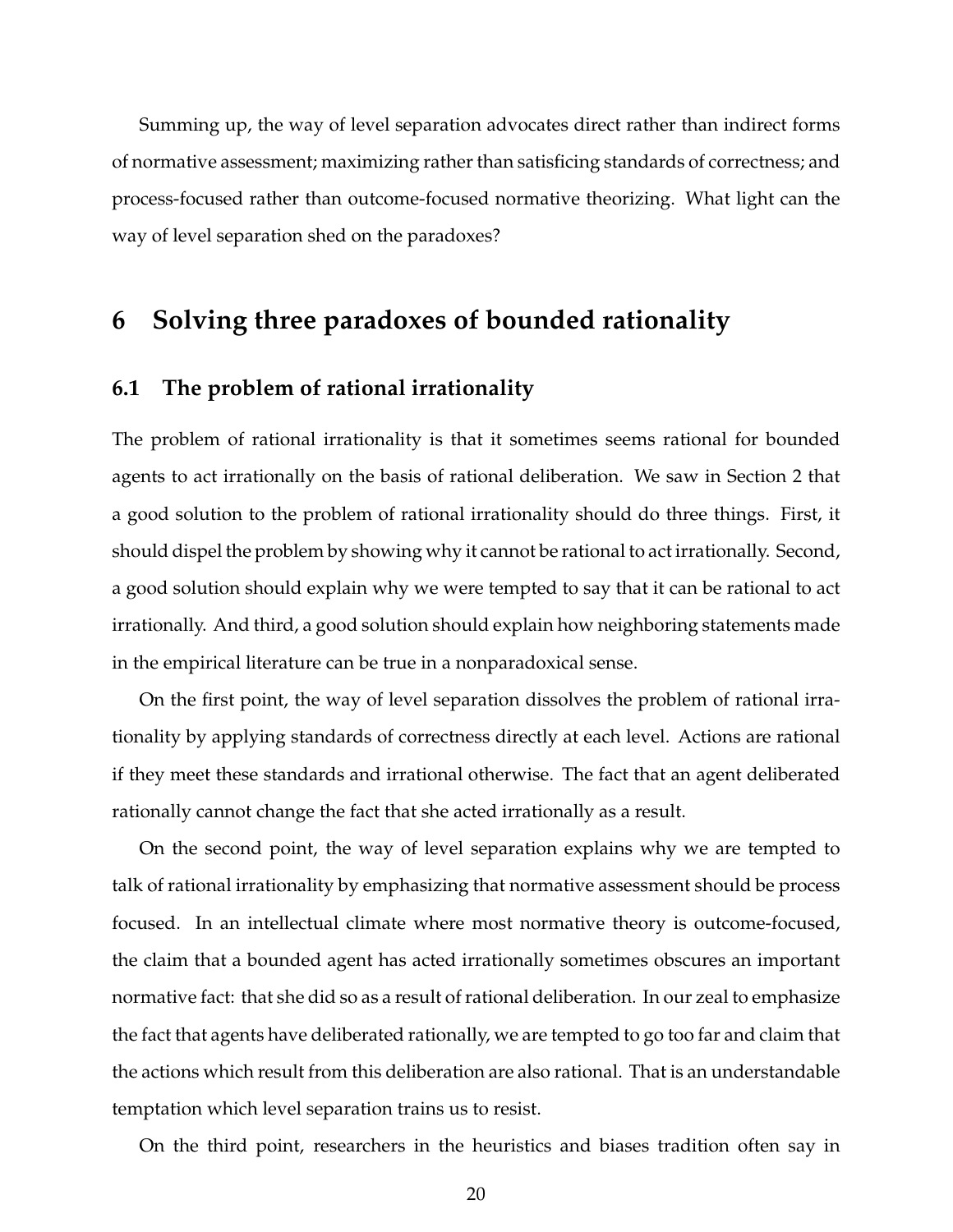one breath that typical heuristics are rational, but also that these heuristics violate normative standards. The introduction to a leading anthology combines these claims in near-Knightian fashion.

Although . . . heuristics are distinguished from normative reasoning processes by biased judgments, the heuristics themselves are sensible estimation procedures that are by no measure 'irrational'. (Gilovich and Griffin 2002, p. 3).

In what sense can heuristic decision procedures be rational if they also violate normative standards? Level separation provides the natural answer. The heuristics themselves are rational decision procedures. On occasion, the decisions that they produce violate rational norms on action. But this fact does not impugn the rationality of the heuristics themselves, because it does not undermine any of the grounds given for the rationality of heuristic decisionmaking in Section 2.1.

#### **6.2 The regress problem**

The regress problem is that bounded agents seem to be confronted with an infinite regress of higher-order decision problems. We saw in Section 2 that a good solution to the regress problem should do three things. First, it should say which of these decision problems a bounded agent actually faces. Second, it should reassure us that these problems will typically have at least one rational solution. And third, it should tell us how the type of decision problem described is something that a bounded agent could face.

On the first point, level separation holds that bounded agents are confronted with multiple decision problems: how to act, decide, metacognize and the like. More precisely, we face any of these problems in which there are options available to us in our capacity as rational agents. On many views, this means that we face only the first few levels of decision problems, either because we lack the capacity to act in response to higherorder considerations or else because we can only do so in a sense that is too subpersonal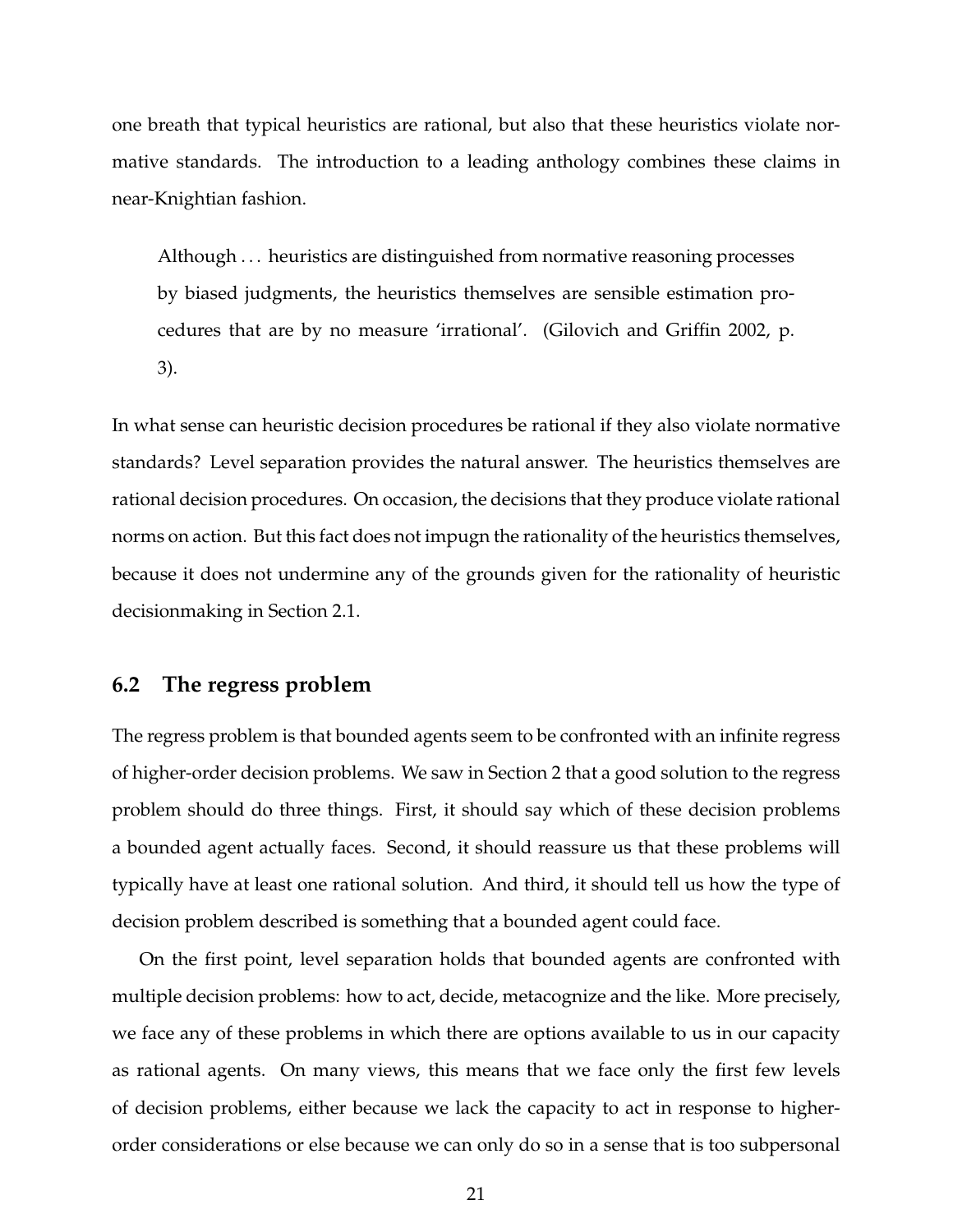and insufficiently volitional or reason-responsive to count as an act of rational agency. But some Bayesians may think that we agentially confront each problem in an infinite hierarchy, and the way of level separation does not rule this view out in principle.

On the second point, level separation ensures that the multiplicity of decision problems does nothing to interfere with the existence of rational solutions to each problem. Of course, a lack of solutions may arise due to standard sources of rational dilemmas. And the rational solution to some problems may be to do nothing at all, for example because any type of twelfth-order deliberation would be too costly and unreliable to be worth engaging in. But each decision problem that agents face is a perfectly well-posed decision problem and there is no need to find an equilibrium or limiting solution to all of these problems at once in order to reassure ourselves that the problems are individually soluble.

On the third point, level separation helps us to see how the decision problems we face are problems that bounded agents could confront. As I have said, bounded agents may only face the first few levels of decision problems because we are incapable of agentially confronting higher-order decision problems. This fact does not mean that the decision problems we face are ill-formed or lead to regress. And as we confront these decision problems, the way of level separation does not demand that agents represent the problems to ourselves in any complex way. For example, an increasingly popular view of metacognition holds that we solve  $\mathcal{D}_2$  largely by attending to a class of *noetic feelings* produced by our experience of deliberation, rather than by forming and analyzing metacognitive beliefs about our own deliberative processes. It is not especially difficult to see how bounded agents could be capable of forming and responding to such feelings, and a good deal of work has been done to show how humans (Arango-Muñoz and Michaelian 2014; Proust 2013) and even perhaps nonhumans (Hampton 2009) can use these feelings to metacognize effectively.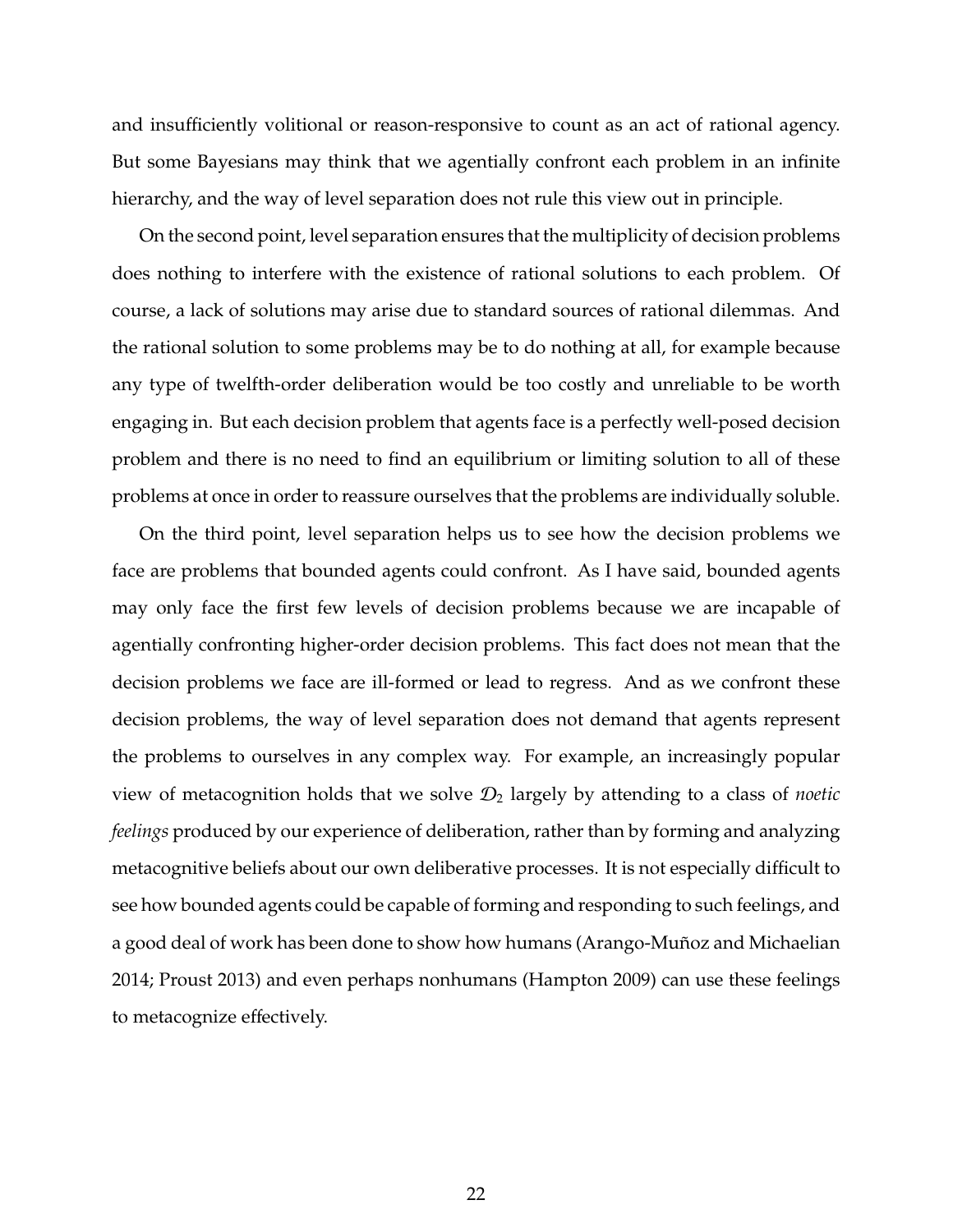#### **6.3 The rational inevitability of maximization**

The rational inevitability of maximization is the claim that behavior by bounded agents must maximize some important quantity such as value or choiceworthiness, or else it could not be rational. The rational inevitability of maximization puts pressure on the claim that it is a normative or conceptual mistake to view bounded rationality as a form of maximization. We saw in Section 2 that a good response to the rational inevitability of maximization should do two things. First, it should say in what sense boundedly rational behavior maximizes some important quantity, or why it can be rational to fail to maximize in any sense. And second, it should say how, if at all, the theory of bounded rationality comes apart from bounded optimization models.

On the first point, the way of level separation captures the rational inevitability of maximization in the natural way, as the claim that standards of correctness should be maximizing. Bounded rationality is a maximizing theory insofar as agents are rationally required to act as well as possible given their bounds. This means that we need to recover some other sense in which bounded rationality is not a form of maximization.

Many things can be said here, but the second point gives us one natural way to interpret the claim that bounded rationality is not a form of maximization, namely by showing how bounded rationality comes apart from traditional bounded optimization models. As we saw, bounded optimality models typically assume that agents behave optimally at some top level such as metacognition, and then say that rational behavior at lower levels is whatever results from rational behavior at the top level. Section 3 argued that this feature of bounded optimality models is a normative mistake. Facts about boundedly optimal deliberation at a high, formally constructed level may have little bearing on rational behavior at lower levels. This gives an important sense in which theories of bounded rationality make different normative predictions than traditional bounded optimization approaches.

The way of level separation elaborates on the rational inevitability of maximization by revealing what we might call the *rational tragedy of maximization*: as a direct causal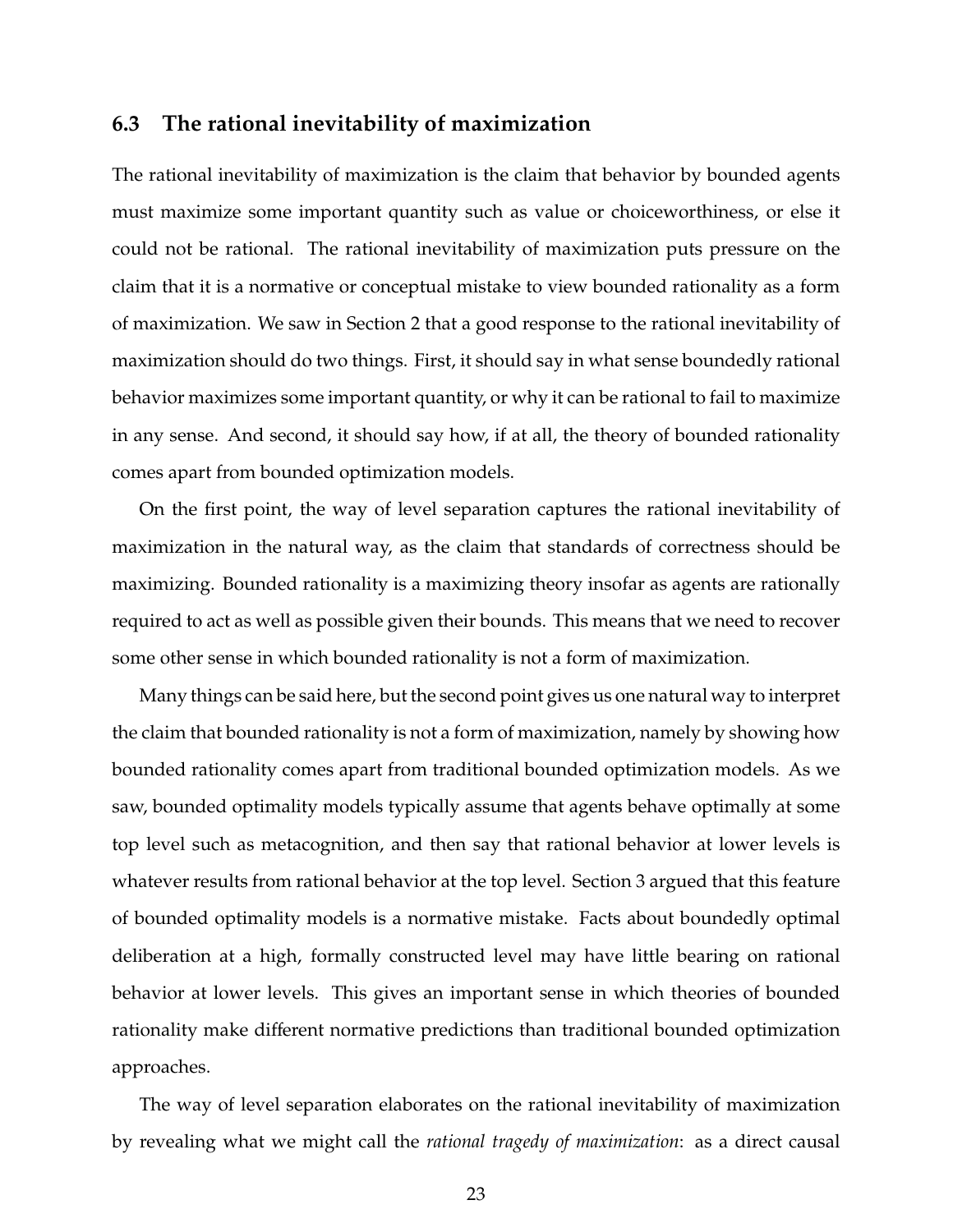result of optimal deliberation, bounded agents may be led to act suboptimally. We can deliberate exactly as we ought and still end up with a mediocre hotel room or an eviction notice. And it may be that the only way to avoid these outcomes would be to deliberate suboptimally.

Traditional solutions to the paradoxes such as the ways of weakening and indirection are designed to lessen or eliminate the rational tragedy of maximization. But the rational tragedy of maximization is here to stay. However, the tragedy of maximization keeps good philosophical company. We have long known that rational rules, dispositions and motive sets can on occasion produce irrational behaviors (Adams 1976; Harsanyi 1977). It may be rational to love your family even if you will sometimes be led to act selfishly out of love (Parfit 1984; Railton 1984). And it may be rational to be disposed to punish norm violations even if this disposition sometimes leads you to engage in costly punishments that do more harm than good.

At the same time as rationality generates these tragedies, it also limits their scope. It is rational to love your family because even though your love will occasionally lead you to act irrationally, in most cases your love will have a salutary effect on decisionmaking. So too, when it is rational to make decisions heuristically this is because even though heuristic decision procedures occasionally produce irrational actions, they typically produce rational actions. Insofar as bounded rationality is process focused, it urges us to pay attention to the fundamental rationality of our decision procedures and shed fewer tears over the occasional irrationality of decisions that result.

## **References**

Adams, Robert Merrihew. 1976. "Motive utilitarianism." *Journal of Philosophy* 73:467–481. Arango-Muñoz, Santiago and Michaelian, Kourken. 2014. "Epistemic feelings and epistemic emotions." *Philosophical Inquiries* 2:97–122.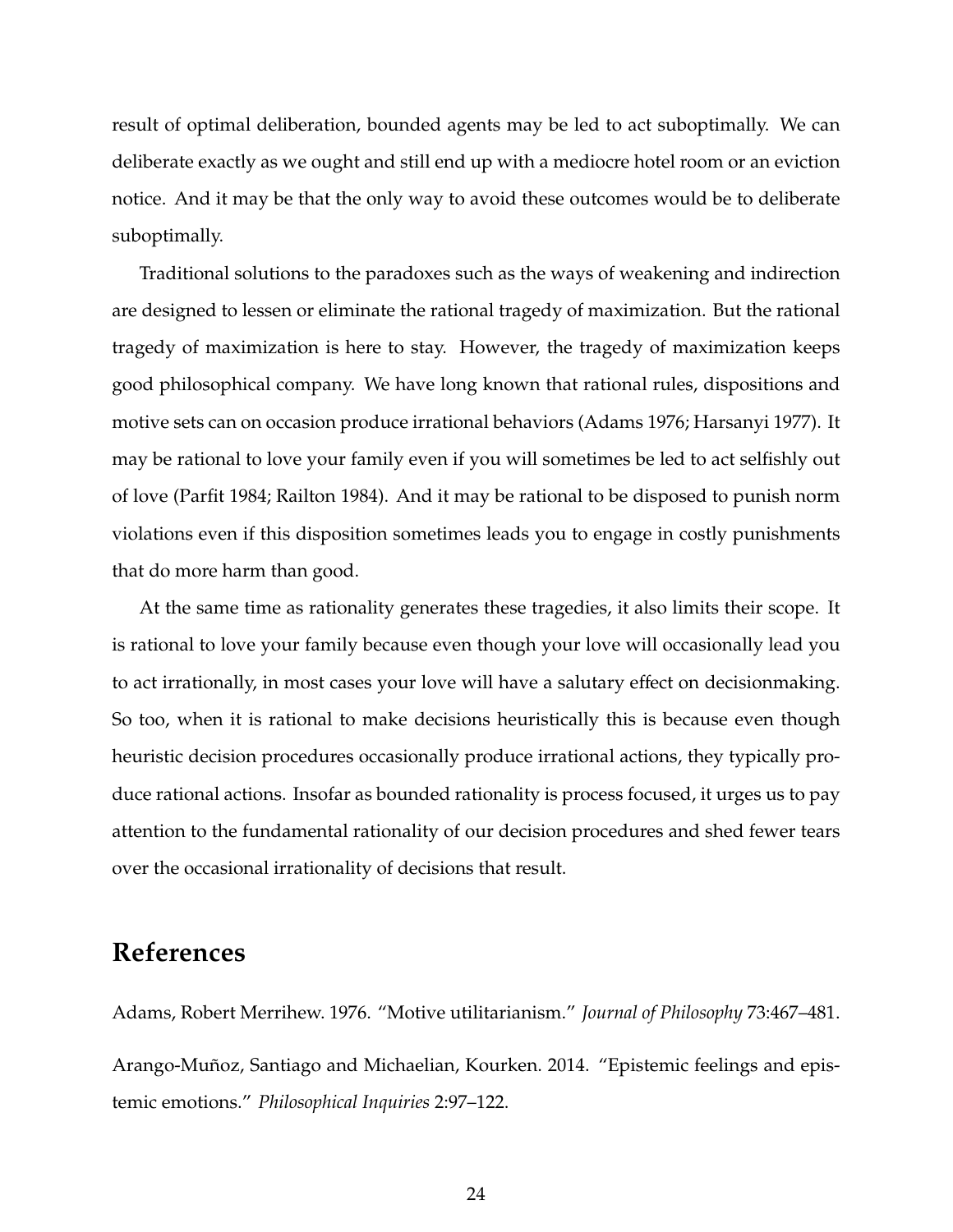Bago, Bence and De Neys, Wim. 2017. "Fast logic? Examining the time course assumption of dual process theory." *Cognition* 158:607–617.

Bermúdez, José. 2009. *Decision theory and rationality*. Oxford University Press.

Birnbaum, Michael H. 2008. "New paradoxes of risky decision making." *Psychological Review* 115:463–501.

Bonner, Carissa and Newell, Ben. 2010. "In conflict with ourselves? An investigation of heuristic and analytic processes in decision making." *Memory and Cognition* 38:186–196.

Bradley, Ben. 2006. "Against satisficing consequentialism." *Utilitas* 18:97–108.

Byron, Michael. 1998. "Satisficing and optimality." *Ethics* 109:67–93.

Caplin, Mark Dean and Martin, Daniel. 2011. "Search and satisficing." *American Economic Review* 101:2899–2922.

Cherniak, Christopher. 1981. "Minimal rationality." *Mind* 90:161–183.

—. 1986. *Minimal rationality*. MIT Press.

Chickering, David Maxwell. 1996. "Learning Bayesian networks is NP-complete." In Doug Fisher and Hans-J. Lenz (eds.), *Learning from data*, 121–130. Springer.

Dagum, Paul and Luby, Michael. 1993. "Approximating probabilistic inference in Bayesian belief networks is NP-hard." *Artificial Intelligence* 60:141–153.

De Neys, Wim and Glumicic, Tamara. 2008. "Conflict monitoring in dual process theories of thinking." *Cognition* 106:1248–1299.

De Neys, Wim, Rossi, Sandrine, and Houdé, Olivier. 2013. "Bats, balls, and substitution sensitivity: Cognitive misers are no happy fools." *Psychonomic Bulletin and Review* 20:269– 273.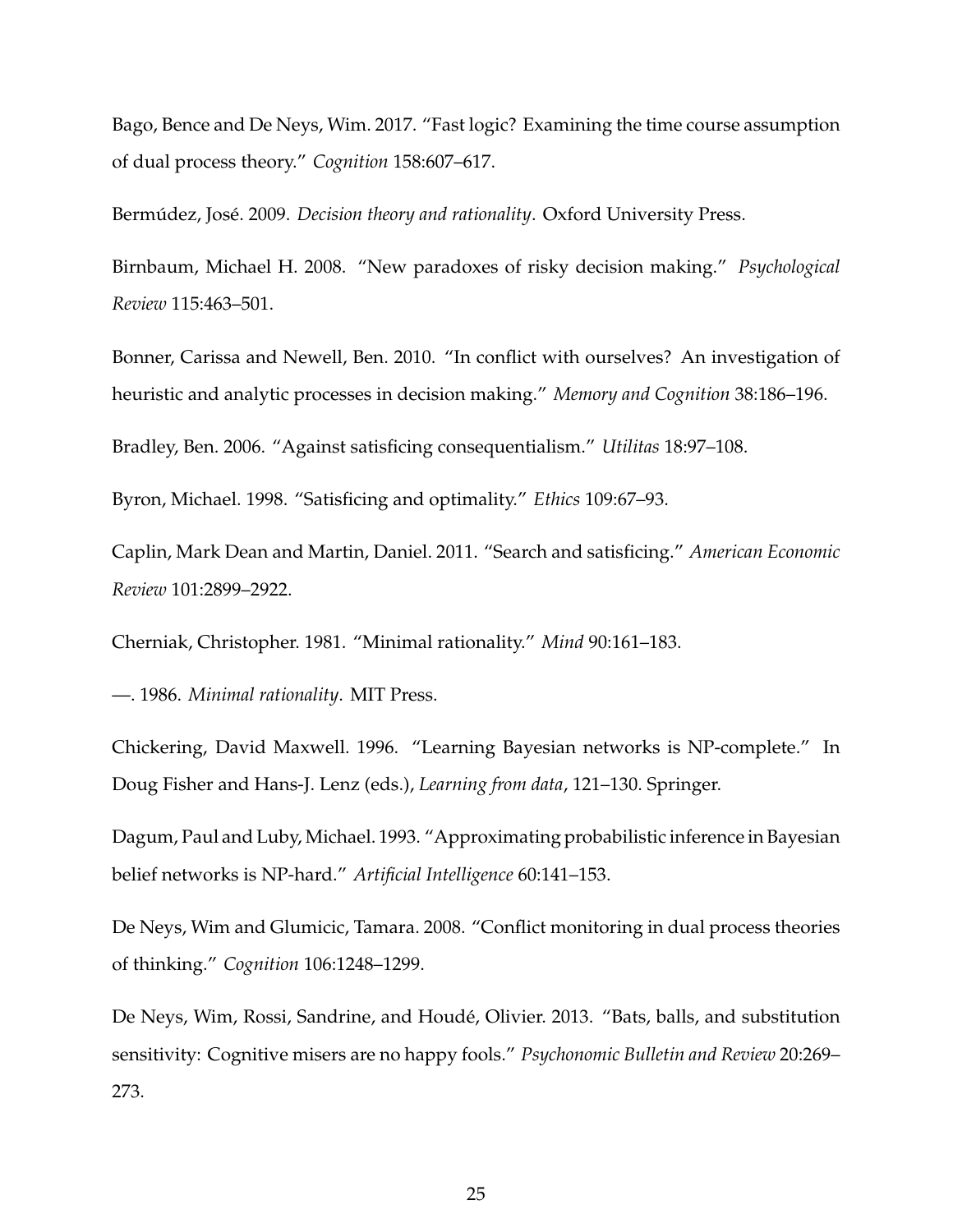Desvousges, William, Johnson, Reed, Dunford, Richard, Boyle, Kevin, Hudson, Sara, and Wilson, Nicole. 1992. *Measuring nonuse damages using contingent valuation: An experimental evaluation of accuracy*. Research Triangle Institute.

Elster, Jon. 1983. *Sour grapes: Studies in the subversion of rationality*. Cambridge University Press.

Frederick, Shane. 2005. "Cognitive reflection and decision making." *Journal of Economic Perspectives* 19:25–42.

Fredrickson, Barbara L and Kahneman, Daniel. 1993. "Duration neglect in retrospective evaluations of affective episodes." *Journal of Personality and Social Psychology* 65:45–55.

Friedman, Jane. forthcoming a. "The epistemic and the zetetic." *Philosophical Review* forthcoming.

Gangemi, Amelia, Bourgeois-Gironde, Sacha, and Mancini, Francesco. 2015. "Feelings of error in reasoning - in search of a phenomenon." *Thinking and Reasoning* 21:383–393.

Geman, Stuart, Bienenstock, Elie, and Doursat, René. 1992. "Neural networks and the bias/variance dilemma." *Neural Computation* 4:1–58.

Gigerenzer, Gerd and Brighton, Henry. 2009. "Homo heuristicus: Why biased minds make better inferences." *Topics in Cognitive Science* 1:107–143.

Gigerenzer, Gerd and Gaissmaier, Wolfgang. 2011. "Heuristic decision making." *Annual Review of Psychology* 62:451–482.

Gigerenzer, Gerd and Selten, Reinhard (eds.). 2001. *Bounded rationality: The adaptive toolbox*. MIT press.

Gilovich, Thomas and Griffin, Dale. 2002. "Heuristics and biases: Then and now." In Thomas Gilovich, Dale Griffin, and Daniel Kahneman (eds.), *Heuristics and biases: The psychology of intuitive judgment*, 1–18. Cambridge University Press.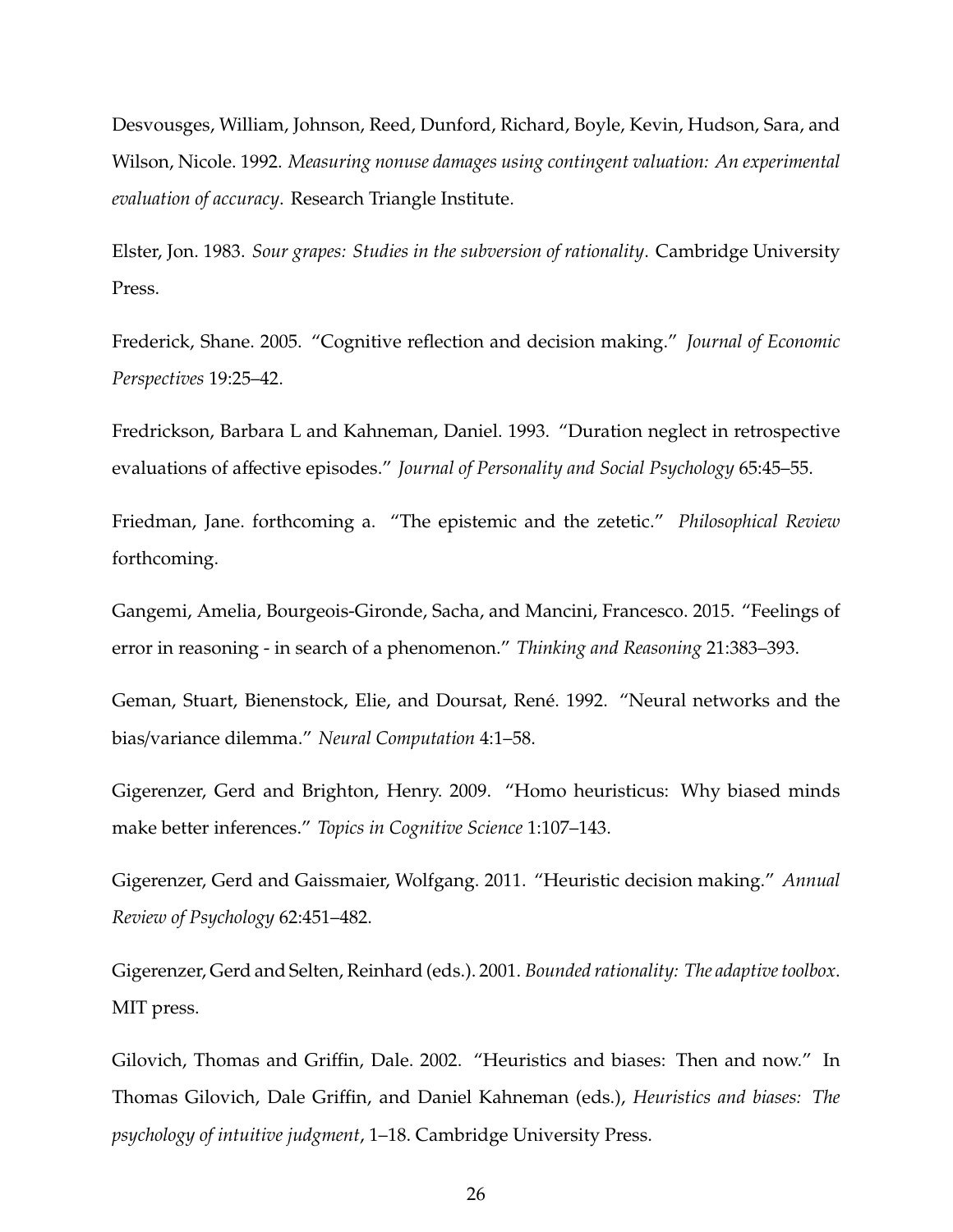Hampton, Robert R. 2009. "Multiple demonstrations of metacognition in nonhumans: Converging evidence or multiple mechanisms?" *Comparative Cognition and Behavior Reviews* 4:17–28.

Harsanyi, John. 1977. "Rule utilitarianism and decision theory." *Erkenntnis* 11:25–53.

Icard, Thomas. 2018. "Bayes, bounds, and rational analysis." *Philosophy of Science* 85:79– 101.

Iyengar, Sheena and Lepper, Mark. 2000. "When choice is demotivating: Can one desire too much of a good thing?" *Journal of Personality and Social Psychology* 79:995–1006.

Jackson, Simon, Kleitman, Sabina, Howie, Pauline, and Stankov, Lazar. 2016. "Cognitive abilities, monitoring confidence, and control thresholds explain individual differences in heuristics and biases." *Frontiers in Psychology* 7:e1559.

Johnson, Eric and Payne, John. 1985. "Effort and accuracy in choice." *Management Science* 31:395–414.

Johnson, Eric, Tubau, Elisabet, and De Neys, Wim. 2016. "The doubting system 1: Evidence for automatic substitution sensitivity,." *Acta Psychologica* 164:56–64.

Kagan, Shelly. 2000. "Evaluative focal points." In Brad Hooker, Elinor Mason, and Dale E. Miller (eds.), *Morality, rules and consequences*, 134–55. Edinburgh University Press.

Kahneman, Daniel and Frederick, Shane. 2002. "Representativeness revisited: Attribute substitution in intuitive judgment." In Thomas Gilovich, Dale Griffin, and Daniel Kahneman (eds.), *Heuristics and biases: The psychology of intuitive judgment*, 48–81. Cambridge University Press.

Klein, Gary. 2001. "The fiction of optimization." In Gerd Gigerenzer and Reinhard Selten (eds.), *Bounded rationality: The adaptive toolbox*, 103–121. MIT Press.

Knight, Frank. 1921. *Risk, uncertainty and profit*. University of Chicago Press.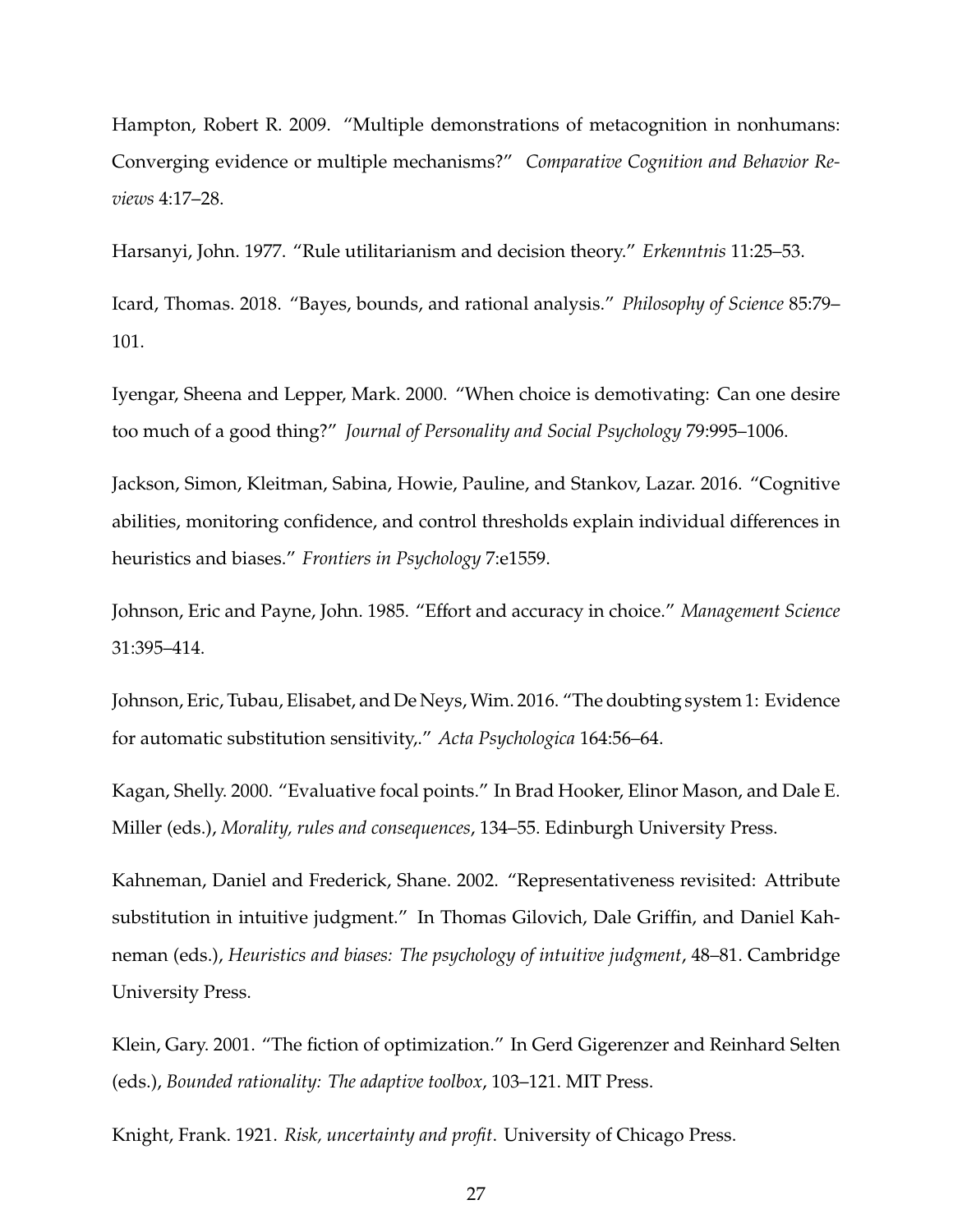Levi, Isaac. 1991. *The fixation of belief and its undoing: Changing beliefs through inquiry*. Cambridge University Press.

—. 2012. *Pragmatism and inquiry*. Oxford University Press.

Lieder, Falk and Griffiths, Thomas. 2017. "Strategy selection as rational metareasoning." *Psychological Review* 124:762–794.

—. forthcoming. "Resource-rational analysis: Understanding human cognition as the optimal use of limited computational resources." *Behavioral and Brain Sciences* 43.

Lin, Hanti. 2014. "On the regress problem of deciding how to decide." *Synthese* 191:661– 670.

Lipman, Barton. 1991. "How to decide how to decide how to ...: Modeling limited rationality." *Econometrica* 59:1105–1125.

Lord, Errol. 2017. "What you're rationally required to do and what you ought to do (are the same thing!)." *Mind* 126:1109–1154.

Mani, Anandi, Mullainathan, Sendhil, Shafir, Eldar, and Zhao, Jiaying. 2013. "Poverty impedes cognitive function." *Science* 341:976–980.

Marewski, Julian and Schooler, Lael. 2011. "Cognitive niches: An ecological model of strategy selection." *Psychological Review* 118:393–437.

Mongin, Philippe. 2000. "Does optimization imply rationality?" *Synthese* 124:73–111.

Mongin, Philippe and Walliser, Bernard. 1988. "Infinite regressions in the optimizing theory of decision." In Bertrand Munier (ed.), *Risk, decision and rationality*, 435–457. Springer.

Mulgan, Tim. 2001. "How satisficers get away with murder." *International Journal of Philosophical Studies* 9:41–46.

Parfit, Derek. 1984. *Reasons and persons*. Oxford University Press.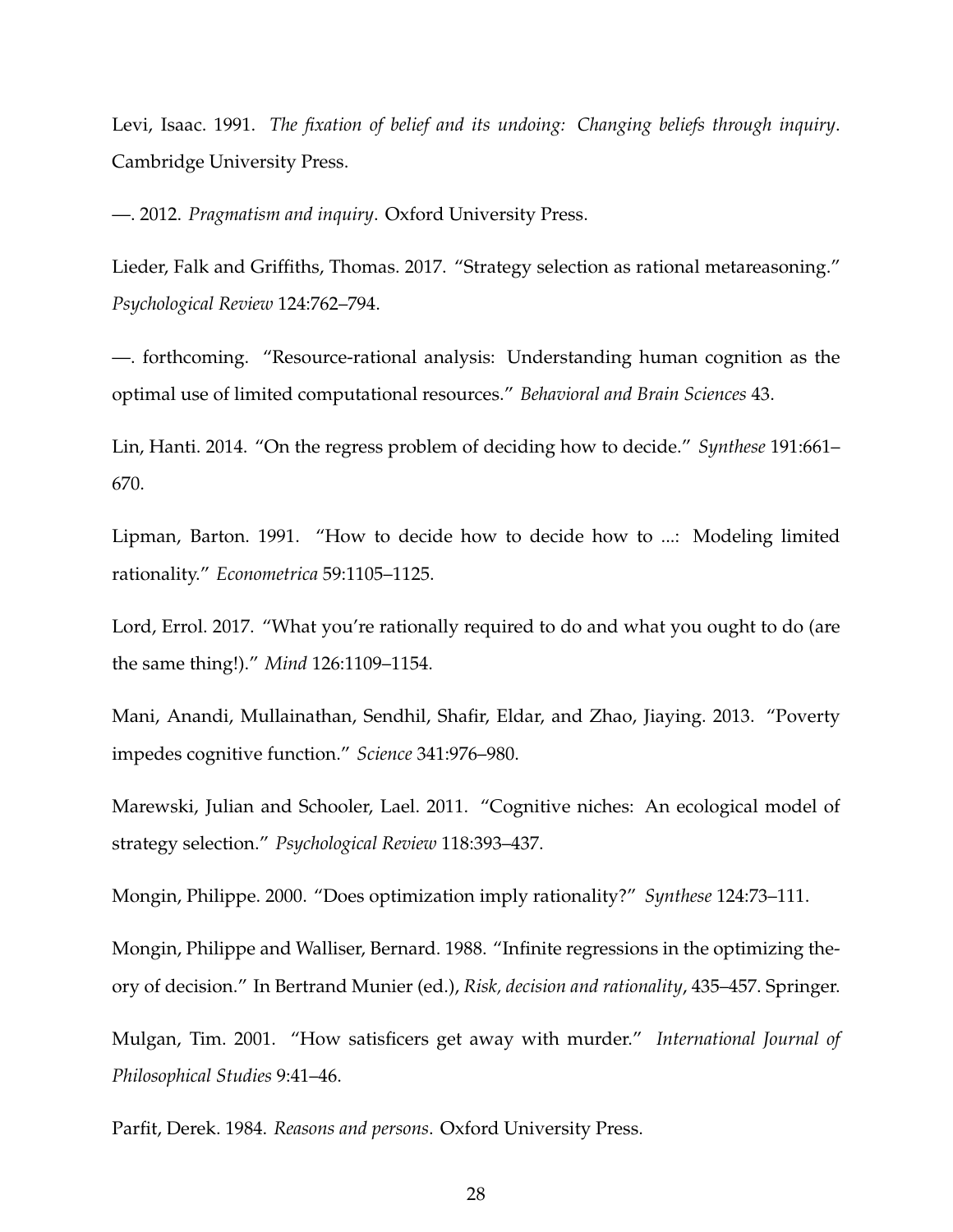Pettit, Philip. 1984. "Satisficing consequentialism." *Proceedings of the Aristotelian Society, Supplement* 58:165–176.

Pettit, Philip and Smith, Michael. 2000. "Global consequentialism." In Brad Hooker, Elinor Mason, and Dale E. Miller (eds.), *Morality, rules and consequences*, 121–133. Edinburgh University Press.

Proust, Joëlle. 2013. The philosophy of metacognition. Oxford University Press.

Railton, Peter. 1984. "Alienation, consequentialism, and the demands of morality." *Philosophy and Public A*ff*airs* 13:134–171.

Russell, Stewart andWefald, Eric. 1991. "Principles of metareasoning." *Artificial Intelligence* 49:361–395.

Russell, Stewart J., Subramanian, Devika, and Parr, Ronald. 1995. "Provably bounded optimal agents." *Journal of Artificial Intelligence Research* 2:575–609.

Scheibehenne, Benjamin, Greifeneder, Rainer, and Todd, Peter. 2010. "Can there ever be too many options? A meta-analytic review of choice overload." *Journal of Consumer Research* 37:409–425.

Schwartz, Barry, Ward, Andrew, Monterosso, John, Lyubomirsky, Sonja, White, Katherine, and Lehman, Darrin R. 2002. "Maximizing versus satisficing: Happiness is a matter of choice." *Journal of Personality and Social Psychology* 83:1178–1197.

Selten, Reinhard. 1998. "Aspiration adaptation theory." *Journal of Mathematical Psychology* 42:191–214.

Shah, Anuj, Mullainathan, Sendhil, and Shafir, Eldar. 2012. "Some consequences of having too little." *Science* 338:682–685.

Simon, Grégory, Lubin, Amélie, Houdé, Olivier, and De Neys, Wim. 2015. "Anterior cingulate cortex and intuitive bias detection during number conservation." *Cognitive Neuroscience* 6:158–168.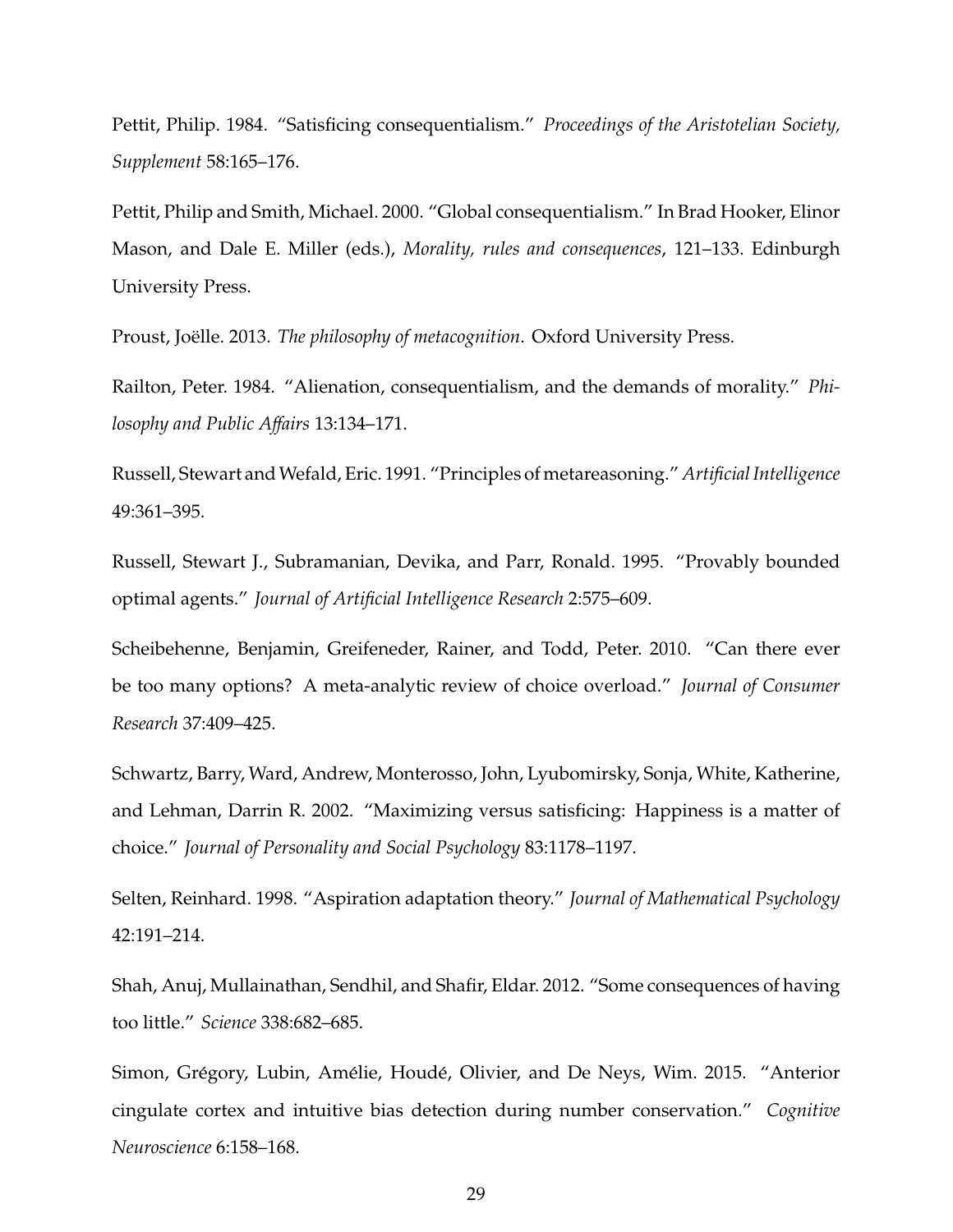Simon, Herbert. 1955. "A behavioral model of rational choice." *Quarterly Journal of Economics* 69:99–118.

—. 1976. "From substantive to procedural rationality." In T.J. Kastelein, S.K. Kulpers, W.A. Nijenhuls, and R.G. Wagenaar (eds.), *25 years of economic theory*, 65–86. Springer.

Slote, Michael. 1984. "Satisficing consequentialism." *Proceedings of the Aristotelian Society, Supplement* 58:139–163.

—. 2004. "Two views of satisficing." In Michael Byron (ed.), *Satisficing and maximizing: Moral theorists on practical reason*, 14–29. Cambridge University Press.

Smith, Holly. 1991. "Deciding how to decide: Is there a regress problem?" In Michael Bachrach and S.L. Hurley (eds.), *Foundations of decision theory*, 194–217. Blackwell.

Swanton, Christine. 1993. "Satisficing and virtue." *Journal of Philosophy* 90:33–48.

—. 2004. "Satisficing and perfectionism in virtue ethics." In Michael Byron (ed.), *Satisficing and maximizing: Moral theorists on practical reason*, 176–189. Cambridge University Press.

Thompson, Valerie and Johnson, Stephen. 2014. "Conflict, metacognition, and analytic thinking." *Thinking and Reasoning* 20:215–244.

Thompson, Valerie, Turner, Jamie, and Pennycook, Gordon. 2011. "Intuition, reason, and metacognition." *Cognitive Psychology* 63:107–140.

Travers, Eoin, Rolison, Jonathan, and Feeney, Aidan. 2016. "The time course of conflict on the Cognitive Reflection Test." *Cognition* 150:109–118.

Tversky, Amos and Kahneman, Daniel. 1974. "Judgment under uncertainty: Heuristics and biases." *Science* 185:1124–1131.

Vassilakis, Spyros. 1992. "Some economic applications of Scott domains." *Mathematical Social Science* 24:173–208.